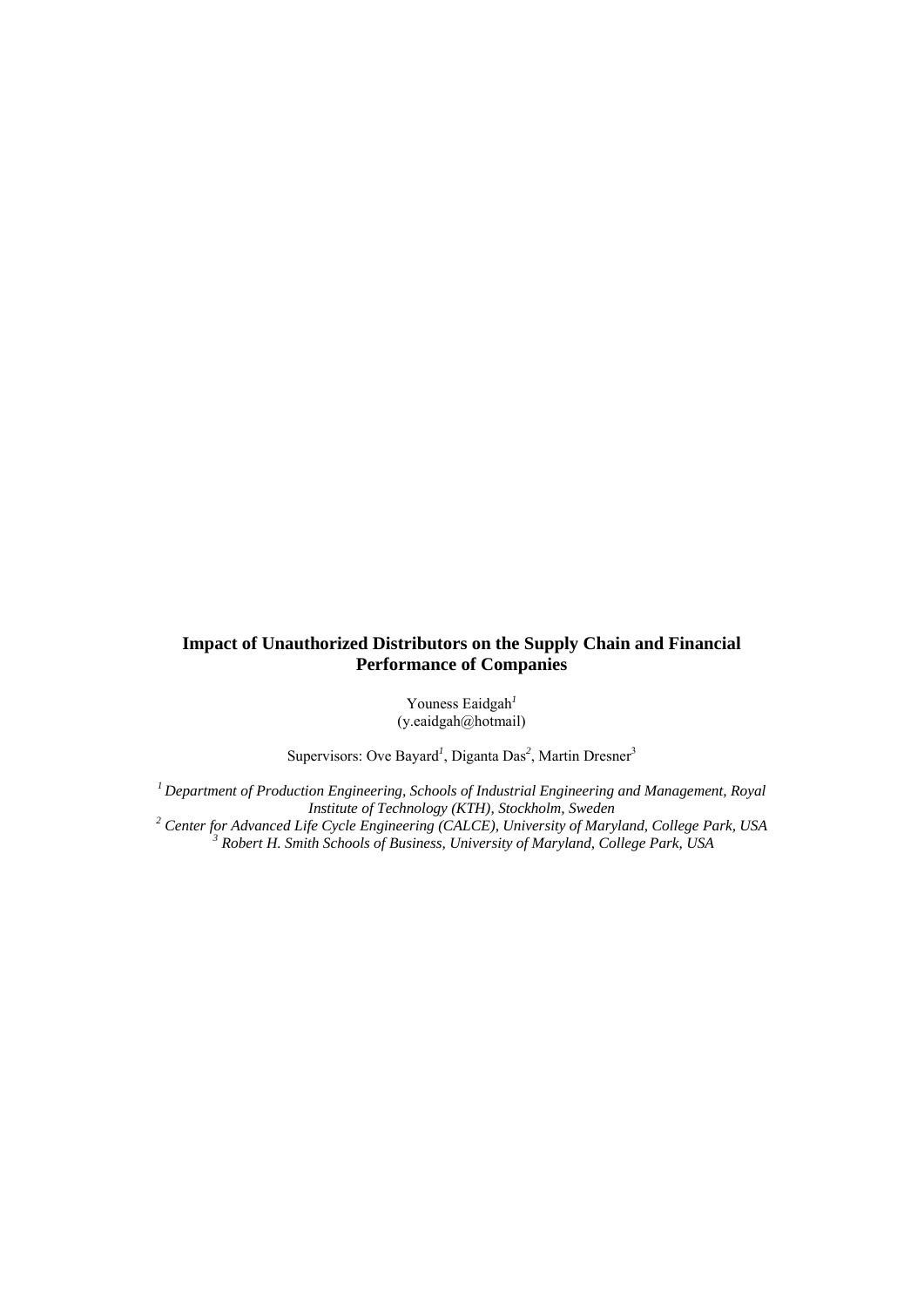# **Acknowledgment**

 *I would like to give my special thanks to my parents whose love and supports enabled me to complete this work.* 

*I would like to express my gratitude to all those who helped me to complete this thesis, particularly my supervisors Professor Martin Dresner, Dr. Ove Bayard, and Dr.Diganta Das as well as Department of Production Engineering ( Schools of Industrial Engineering and Management, Royal Institute of Technology (KTH), Stockholm, Sweden) and Center for Advanced Life Cycle Engineering (CALCE/ University of Maryland, College Park, USA)*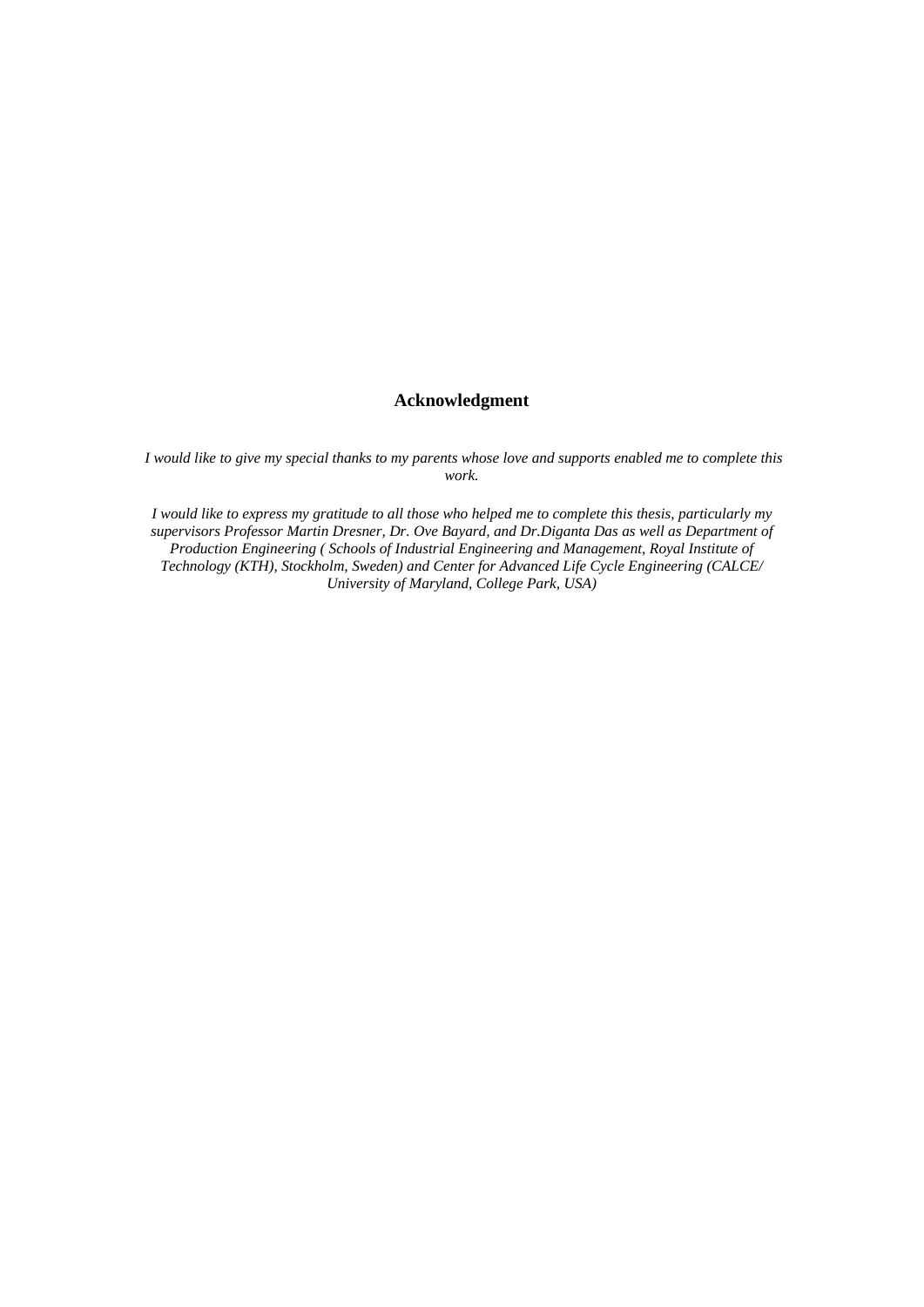# **Abstract**

Global supply chains, shorter product life cycles, and technological innovation have made supply chain management a critical issue for firm's success. By improving service and reducing costs, efficient supply chain management brings companies a competitive advantage and helps them to outperform their competitors. Due to tight supply or unfavorable conditions, Original Equipment Manufacturer (OEM) might occasionally find itself in a situation where it is not able or willing to source its required raw material form authorized channel. In this case, OEM options narrow down to waiting until the item become available in authorized channel (backlogging its customer orders), sourcing from unauthorized channel, or cancelling customer orders. Each one of these scenarios causes particular consequences.

Main objective of this study is to clarify the consequences of sourcing form unauthorized distributors on the supply chain performance and its financial performance of OEM. Study is composed of a qualitative phase and a quantitative phase. During each phase, a proper set of supply chain metrics and financial measures are employed to understand the effects of sourcing from unauthorized distributors and counterfeits parts. In both phases, SCOR model is used as a reference for supply chain metrics as well as to understand the supply chain processes.

Based on the study results, there is obviously a trade-off involved in sourcing from unauthorized channel. It may help the OEM in some respects; however, it may pose a risk to the OEM performance at the same time. Particular circumstance of each business is a key factor to determine the effects. Among the factors studied, raw material quality, sourcing volume, and accusation price are the most important ones respectively. The most influential factor is raw material quality and it mostly outweighs the effect of the unauthorized distributors' lower prices. It implies that lower prices should not be the sole incentive to source from unauthorized channel. Concerning all factors is a must. In case that OEM decide to source from unauthorized channel, proper risk mitigation methods should be employed to reduce the risk of receiving low quality articles.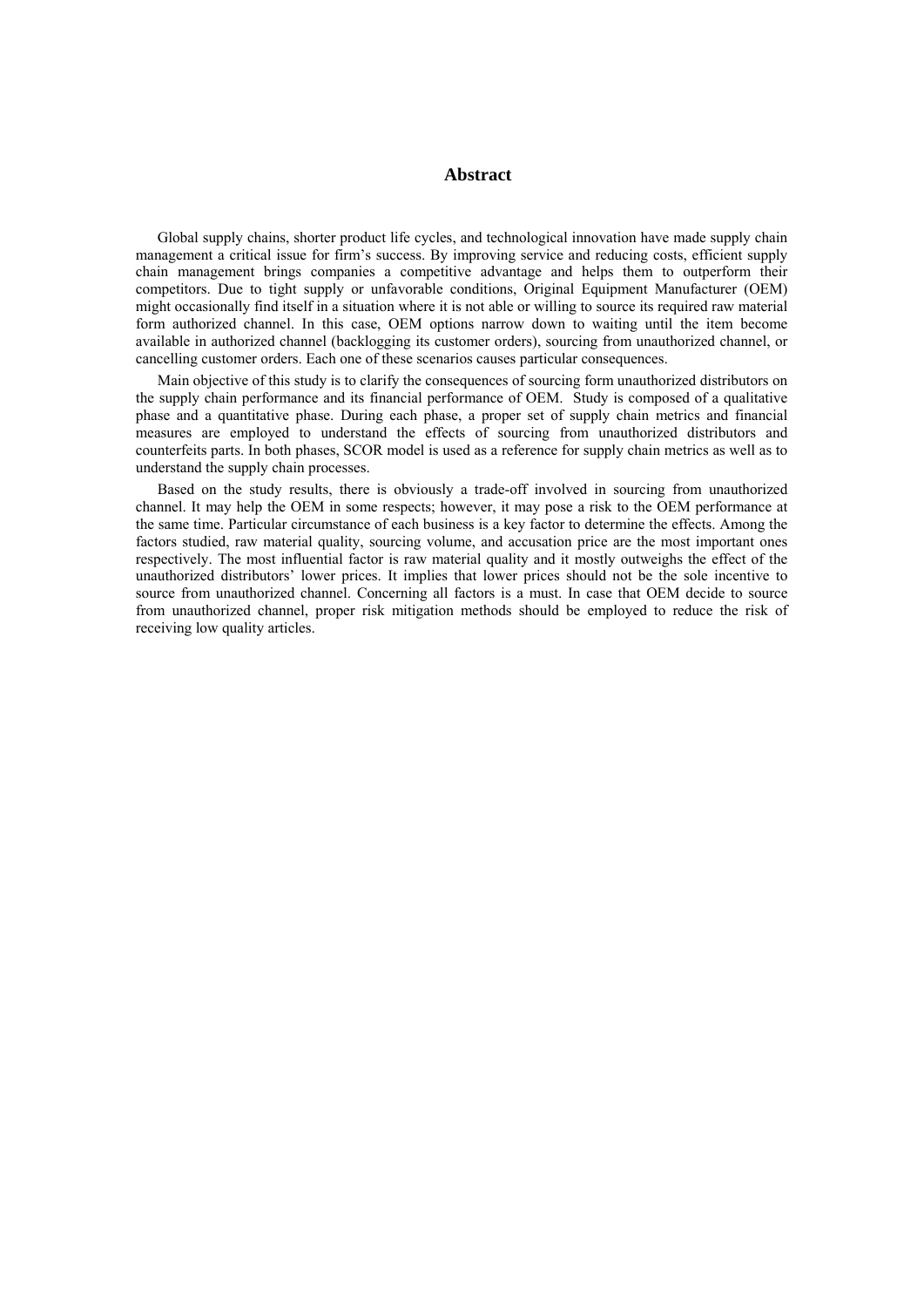| 1              |       |  |  |  |  |
|----------------|-------|--|--|--|--|
| $\mathfrak{D}$ |       |  |  |  |  |
|                | 21    |  |  |  |  |
|                | 22    |  |  |  |  |
| 3              |       |  |  |  |  |
|                | 3.1.  |  |  |  |  |
|                | 3.2.  |  |  |  |  |
|                | 3.3.  |  |  |  |  |
| $\overline{4}$ |       |  |  |  |  |
| 5              |       |  |  |  |  |
| 6              |       |  |  |  |  |
|                | 6.1   |  |  |  |  |
|                | 6.2.  |  |  |  |  |
|                | 6.3.  |  |  |  |  |
|                | 6.3.1 |  |  |  |  |
|                | 6.3.2 |  |  |  |  |
|                | 6.3.3 |  |  |  |  |
|                | 6.3.4 |  |  |  |  |
|                | 6.4.  |  |  |  |  |
| 7              |       |  |  |  |  |
|                | 7.1.  |  |  |  |  |
|                | 72    |  |  |  |  |
|                | 721   |  |  |  |  |
|                | 722   |  |  |  |  |
|                | 7.2.3 |  |  |  |  |
|                | 7.2.4 |  |  |  |  |
|                | 7.3   |  |  |  |  |
|                | 7.4.  |  |  |  |  |
|                | 7.5.  |  |  |  |  |
| 8              |       |  |  |  |  |
| 9              |       |  |  |  |  |

# Table of contents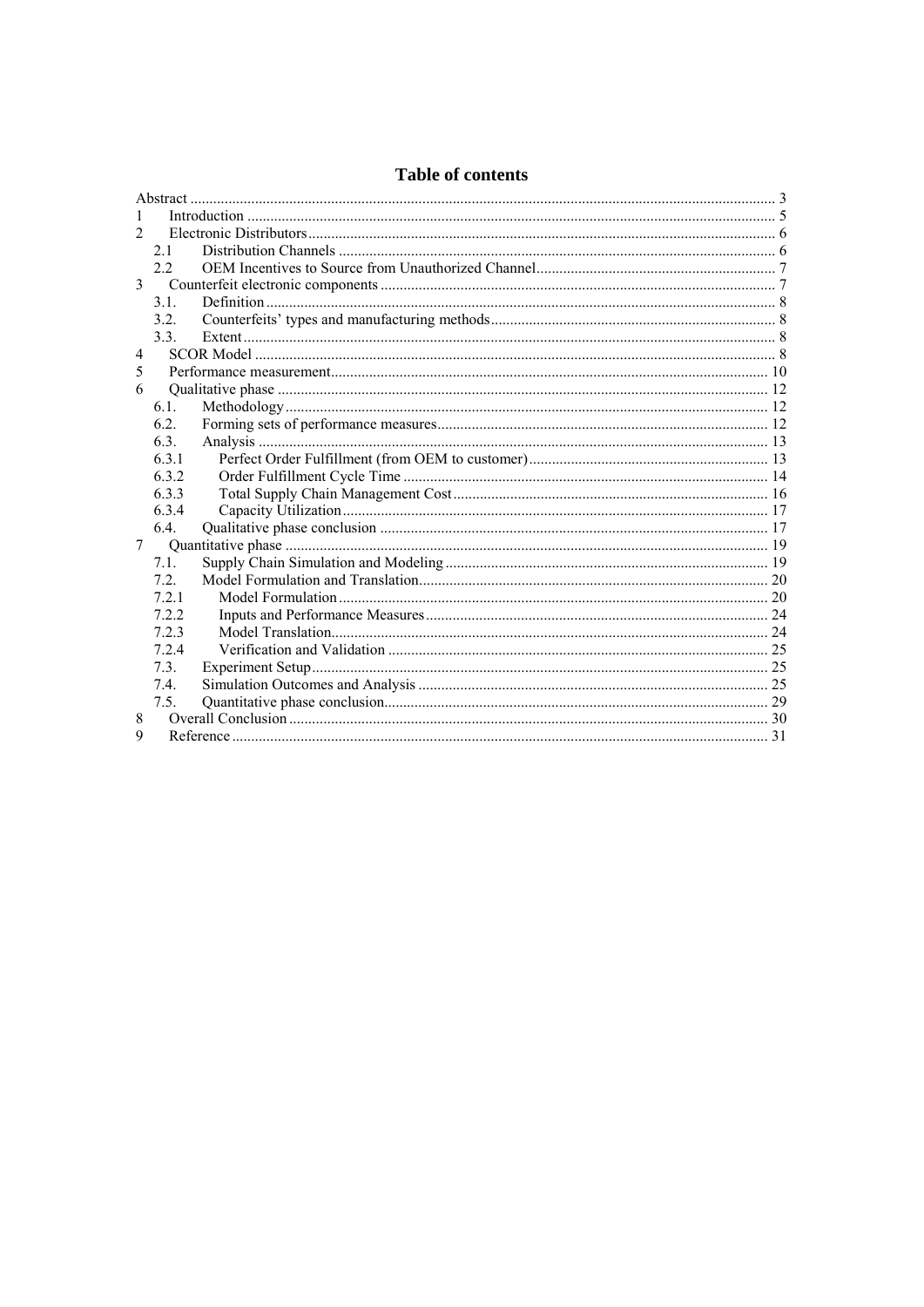# **1 Introduction**

In global markets and modern economies, to design, produce, and deliver products and services, companies need to collaborate with other companies such as suppliers, distributors, retailers, and third party service providers. This collaboration forms supply chains. Indeed, supply chain is a set of processes to acquire raw material (tangible or intangible), convert it to finished product (tangible or intangible), and deliver it to final Customer. The main elements of chain are forward material flow, reverse material flow, flow of information, and cash flow with a set of processes to accommodate, facilitate, and adjust the mentioned flows along the chain. Processes are realized by facilities and implemented by different parties along the chain. Flows happen inside the organizations and between organizations. [1] [2] [3] [4]. Supply chain management is a set of polices to govern, adjust, and coordinate forward and reverse flow of material as well as flow of information and cash along the chain. These policies might be integrated and harmonized among different members of the chain or be local to each organization. Main goal of SCM is delivering a higher Customer value through improving service level and reducing costs [5] [6] [7].

Electronic supply chains are mostly global supply chains. They are usually composed of component producers, distributors that feed original equipment manufacturers (upstream distributors), original equipment manufacturers (OEM), distributors that are fed by OEM (downstream distributors), retailers, and Customers (Figure 1). Component producers are divided to genuine manufacturers and counterfeiters. Upstream distributors, that provide electronic components to OEM (such as chipsets, resistors, boards, and CPU), are also categorized as authorized distributors and unauthorized distributors.

Due to shortage of raw material or unfavorable conditions, now and then, OEM may not be able or willing to source its required articles from unauthorized distributors. In this case, OEM options narrow down to suspending customer orders and waiting until the item become available in authorized channel (backlogging customer orders), sourcing from unauthorized channel, or cancelling customer orders. Each one of the mentioned alternatives has a specific impact on supply chain performance and financial performance of OEM. While sourcing form unauthorized distributors may help the OEM to fulfill its obligations, it puts the OEM under the risk of receiving low quality or counterfeit articles.

Counterfeiting is an infringement of the legal rights of an owner of intellectual property [8]. A counterfeit component is one whose material, performance, or characteristics are knowingly misrepresented by the vendor, supplier, distributor, or manufacturer [9]. Counterfeiting, as a global problem, has started to impact the high-tech industries. As an example, in the semiconductor market in 2005, the amount of counterfeit parts purchased in that period by and from the U.S. was approximately between \$70M and \$100M [10]. Even though there is a strong consensus about the negative impact of counterfeits on brand owners, consumers, and involved countries, very little is known about the phenomenon itself, both in practice and theory. Our knowledge about unauthorized distributors, the tactics of counterfeit producers, consumer behavior, mitigation methods, and the impact of the counterfeits on the supply chain and financial performance of companies is limited.

The Main objective of my thesis is to clarify the effects of OEM sourcing decisions on the supply chain performance and its financial performance. While the main focus of this study is on the electronic components and electronic supply chains, the outcome is applicable to other fields as well. The study was conducted in two phases: qualitative phase and quantitative phase. During the quantitative phase, by forming a set of supply chain metrics and financial measures, we proposes a qualitative approach for investigating the effect of unauthorized distributors on both supply chain performance and the financial performance of companies from the original equipment manufacturer perspective. During the qualitative phase, SCOR model is used to develop a discrete event simulation model and its performance measures. Afterward, experiments are conducted through a design of experiment table. We compared the effects of different alternatives to the situation when OEM is entirely sourcing its required raw material form authorized channel.

As sourcing form unauthorized channels is a controversial issue, regarding this study objective, we could not get access to any industry-based data. Even though Center of Advanced Life Cycle Engineering (CALCE) has an established cooperation with some of the biggest electronic OEMs, They were not willing to reveal any particular information in this area. Consequently, qualitative and quantitative phases are tailored to best suit the situation.

Section two, three, four, and five provide the primary information and definitions that are used latter in section six and seven. Section six and seven describe the qualitative and quantitative study respectively.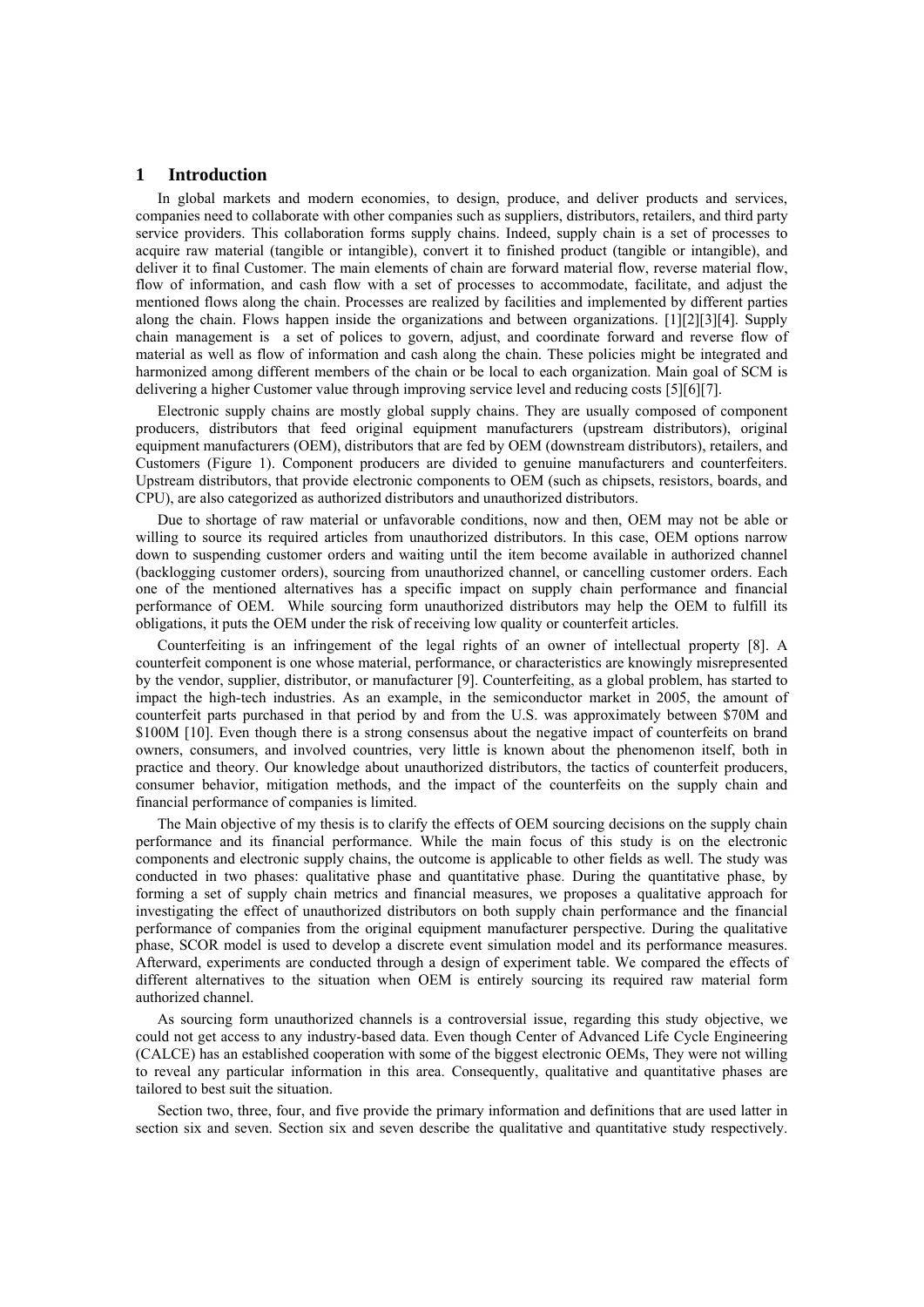Section eight describes the overall conclusion of this study. Section six and seven contain their own conclusions which are complementary to the overall conclusion.

# **2 Electronic Distributors**

This section contains a brief description of electronic supply chains, electronic distributors, and the incentives of OEM to source form unauthorized distributors.

# *2.1 Distribution Channels*

Figure 1 illustrates a generic electronic supply chain from the original equipment manufacturer perspective. The main members of the chain are component manufacturers (genuine manufacturers, counterfeiters), upstream distributors, OEM, downstream distributors, retailers, and Customers. Due to specific nature of electronic products, OEM sources a wide range of components from either genuine manufacturers or distributors that distribute those components. These distributors, which are located between OEM and manufacturers, are categorized as authorized distributors (franchised distributors), independent distributors, and brokers. Independent distributors and brokers are referred as unauthorized distributors. Whenever the term distributor is used in this study, it refers to upstream distributors.

Authorized distributors have the permission of genuine manufacturer to distribute their products. They gain this permission after being audited by the manufacturer and hold this permission as long as they comply with the manufacturer's requirements about handling, storage, and shipping procedures. This ensures the quality of the product delivered to the final customer. In turn, genuine manufacturers usually offer warranty only for products acquired through authorized distributors [9]  $\overline{11}$ ].



# **Figure 1: Generic electronic supply chain**

Unauthorized distributors do not hold such an agreement with genuine manufacturers. Genuine manufacturers have no supervision over them. They usually do not sell their products to unauthorized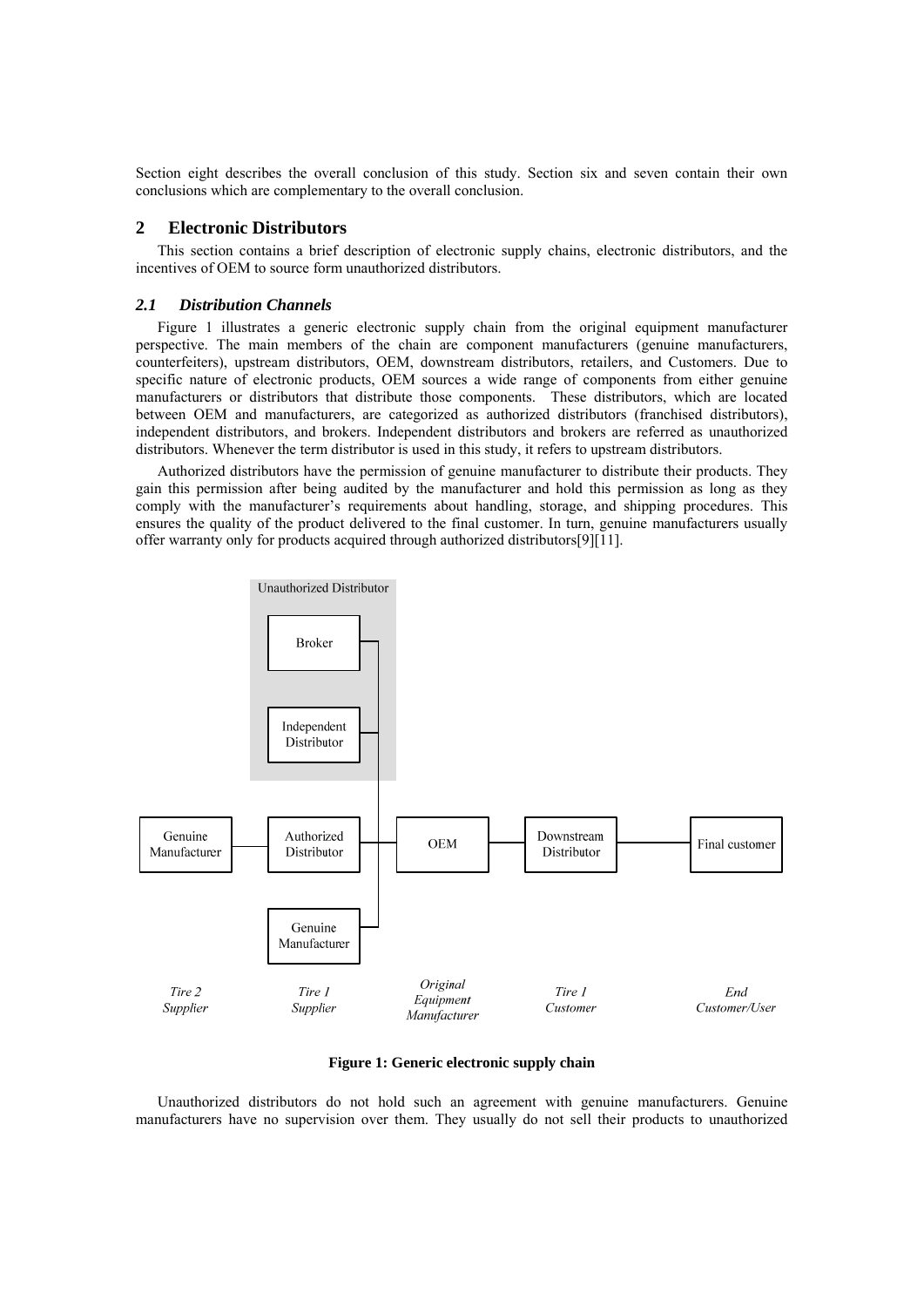distributors [11] and do not offer services for parts purchased from unauthorized distributors [9]. As genuine manufacturers do not sell their products to the unauthorized distributors, unauthorized distributors source their inventory from extra inventory along the chain (forward material flow), counterfeit manufacturers, other unauthorized distributors, reverse material flow, recycled parts, and scraps.

There are two categories of unauthorized distributors, independent distributors and brokers. Independent distributors own a warehouse, keep the inventory, and posses what they trade. However, brokers usually do not hold any inventory and they are not mostly in physical possession of the parts they are trading. Brokers' business model makes them the less reliable source for potential Customers [10] [10].

Concerning unauthorized distributor's sources, there is a significant possibility of acquiring either low quality article form their channel or counterfeits. Counterfeit parts almost always enter the supply chain as a result of purchasing form unauthorized distributors. It does not mean that all the articles provided by unauthorized distributors are counterfeits or all unauthorized distributors provide counterfeits and low quality parts. Indeed, there is just a significant probability of flow of counterfeits and low quality articles in their channel, intentionally or unintentionally, particularly in the case of brokers [9]. A case study in semiconductor industry revealed that in almost every case, the supplier of the counterfeit parts was a broker<sup>[10]</sup>[10]. Counterfeiting incidents involving authorized distributors have also occurred, however, extremely rarely[9].

Besides mitigating the risk of counterfeits and enjoying genuine manufacturer warrantees, franchise agreements typically include a number of privileges that protect the user by ensuring product integrity and traceability. Proper handling, storage, and shipping procedures, failure analysis and corrective action support, certificates of conformance, acquisition traceability, and other value-added services are among the benefits that a franchised distributor provides for its customers. Unauthorized distributors, at least as they do not have such an agreement with the manufacturers, have limited means for offering these benefits [9]

# *2.2 OEM Incentives to Source from Unauthorized Channel*

OEMs source from unauthorized distributors due to tight supply, when they cannot source their required articles from authorized channel, or supply constraints, when authorized channel impose unfavorable condition on them [9][11].

Tight supply occurs when the market demand goes beyond the forecasted demand or when products are discontinued (obsolescence) [12][12]. A part becomes obsolete when it is no longer manufactured, either because demand has dropped to low enough levels that it is not practical for manufacturers to continue to make it, or because the materials or technologies necessary to produce it are no longer available [13]. Indeed, obsolescence usually happens when a system has an extended life-cycle. That is, the system life cycle is greater than some of its components [9]. No components typify technology obsolescence more than electronic parts [13] [13].

Supply constraints also occur now and then. As an instance, IBM relied on the unauthorized channels in China to get around government regulations requiring the participation of local companies. To forge this partnership. IBM was needed to make large an investment [11].

# **3 Counterfeit electronic components**

Nowadays, counterfeiting is a global problem that accounts for 5–7% of all worldwide trade, amounting to US \$350–600 billion. Surprisingly, it is no longer limited to simple products such as bolts, clothing, dolls, stereos, and watches. Counterfeiters have made their way to sophisticated products and high-tech sectors such as semiconductors, advanced electronic systems, pharmaceutical, and automotive industries. This is a market that is growing fast. Indeed, counterfeiting is a problem that has grown over 10,000 percent in the past two decades  $[10][14]$ .

Customers, genuine manufacturers, brand owners, countries where counterfeiting takes place, and countries where counterfeits are sold, all suffer from this phenomenon [8]. The detection of counterfeit parts usually occurs when there is a product or system failures [10]. In the area of electronic parts, field failures might result in serious risks and safety hazards as well as significant costs and responsibilities for original equipment manufacturer (OEM). Negative effects of counterfeit electronic components, the fast growth of the counterfeit market, and the evolving nature of the phenomenon, make it a critical problem.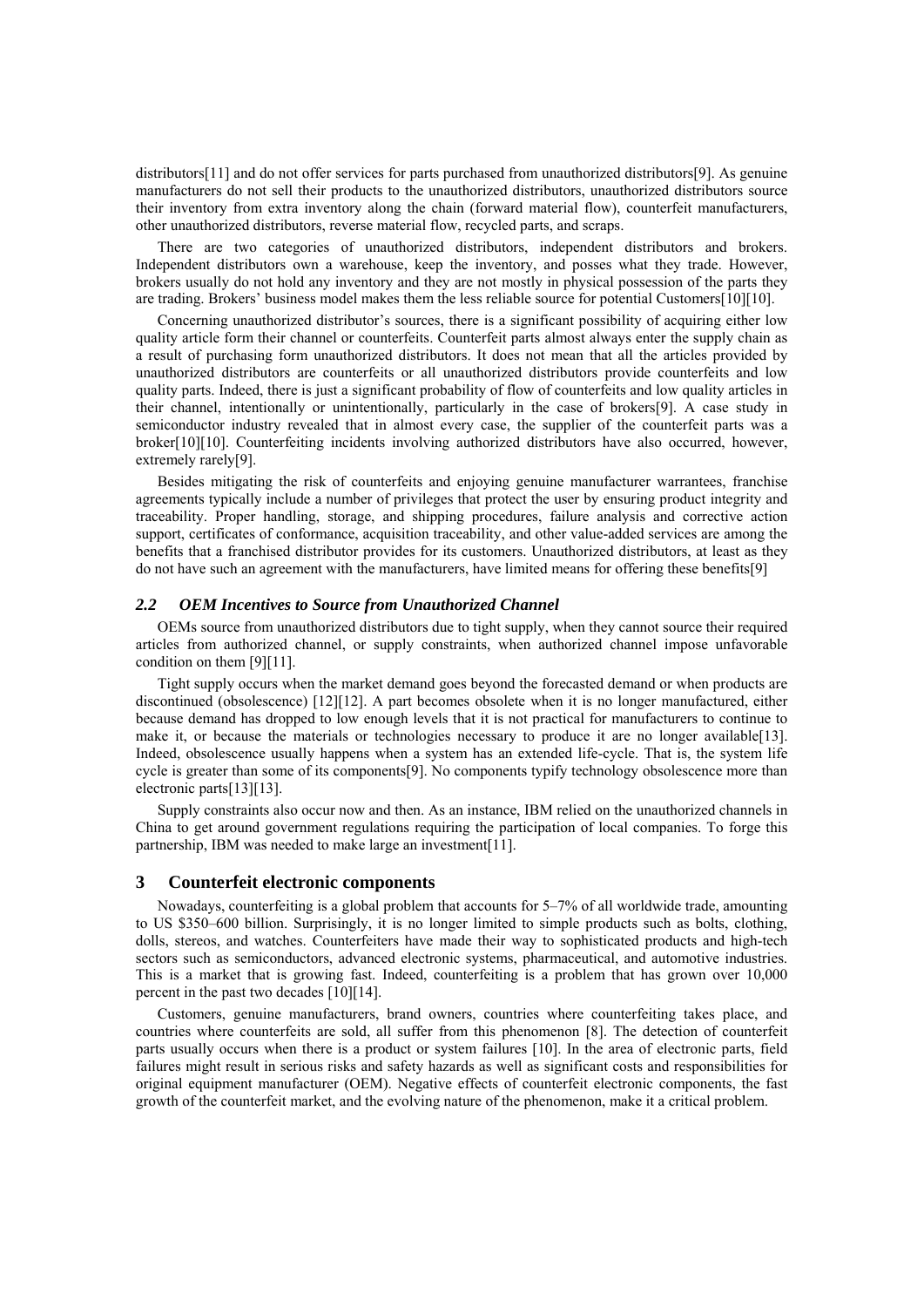#### *3.1. Definition*

Webster's Dictionary<sup>[15]</sup> defines a counterfeit item as "that which is made in imitation of something, with a view to deceive by passing the false for the true". The Agreement on Trade-related Aspects on Intellectual Property Rights (TRIPs) defines a counterfeit item as follows [16]:

a) "'Counterfeit trademark goods' shall mean any goods, including packaging, bearing without authorization a trademark which is identical to the trademark validly registered in respect of such goods, or which cannot be distinguished in its essential aspects from such a trademark, and which thereby infringes the rights of the owner of the trademark in question under the law of the country of importation;

b) 'Pirated copyright goods' shall mean any goods which are copies made without the consent of the right holder or person duly authorized by the right holder in the country of production and which are made directly or indirectly from an article where the making of that copy would have constituted an infringement of a copyright or a related right under the law of the country of importation."

To put it simply, in the field of electronic parts, a counterfeit electronic component is one whose characteristics are knowingly misrepresented by the supplier, which is not the owner of the intellectual property rights, to mislead the customer about the component brand, type, properties, or life cycle characteristics.

Buyers may acquire counterfeit articles either by not being aware of the underlying intellectual property infringement (deceptive counterfeiting) or by knowing full well the illicit nature of the product (nondeceptive counterfeiting) [17].

# *3.2. Counterfeits' types and manufacturing methods*

Counterfeit parts, grouped as used parts or new [9], are produced through re-marking, re-packaging, duplicating, or a combination of these methods. In re-marking, a counterfeiter changes the original label of a genuine product. Changing the label of a product that should be phased out and selling it as a new one is a common practice. In repackaging, the main item is the box. A counterfeiter uses a combination of a genuine product box and illegitimate contents. In duplicating, a counterfeiter illegally manufactures the genuine product, without the original manufacturer's permission, and sells it to customers as a genuine product [18].

The main sources of used counterfeit parts are reverse materials flow and recycling. As an example, a reclamation company in Singapore, Citiraya, had contracts with Intel, AMD, and 3M to retrieve precious metals from scrap parts. Even though Citiraya issued destruct certificates to their customers, instead of reclaiming the parts, they sold them on the broker market [10].

On the other hand, new counterfeit parts might be sourced from counterfeit manufacturers (duplicators), original manufacturer scraps, or extra inventory of genuine products available along the supply chain.

### *3.3. Extent*

The extent of electronic part counterfeiting varies. It starts with a single part, such as a semiconductor, and stretches to complex products and even brands. As an example, in 2006, the Japanese electronics giant NEC uncovered an elaborate chain that was faking NEC's products. Based on the evidence reveled in raids on 18 factories and warehouses in China and Taiwan, counterfeiters had set up a network of more than 50 electronics factories in mainland China, Hong Kong, and Taiwan. Counterfeiters carried NEC business cards, commissioned product research and development in the NEC name, and signed production and supply orders. Using the NEC name, the pirates copied NEC products, and went as far as developing their own range of consumer electronic products, including everything from home entertainment centers to MP3 players. They also coordinated manufacturing and distribution. The actual NEC even received complaints about products that they did not make or provide with warranties [19].

# **4 SCOR Model**

Supply-Chain Operations Reference model (SCOR model) is a product of the Supply-Chain Council (SCC). SCOR model provides "a unique framework that links business process, metrics, best practices and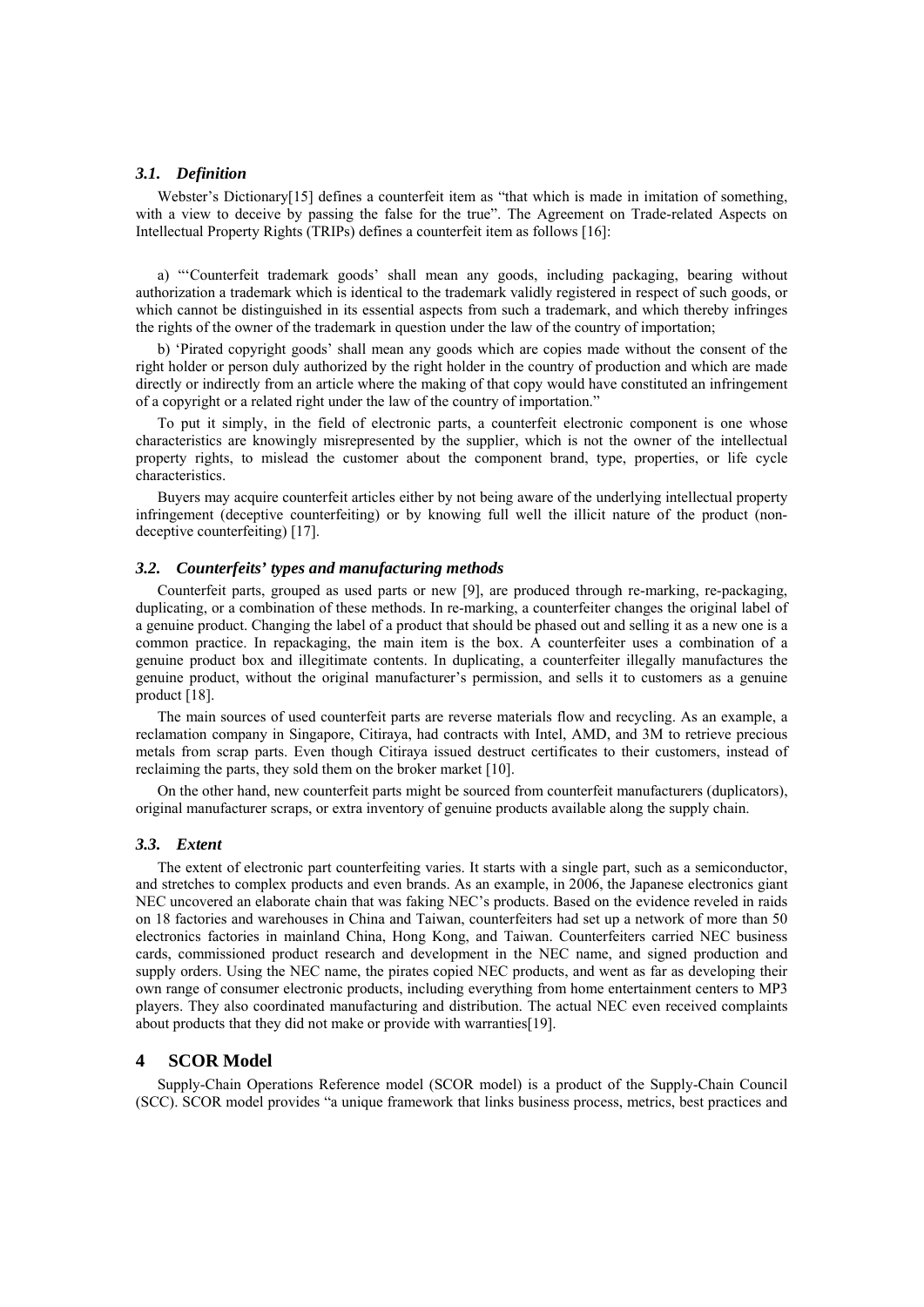technology into a unified structure to support communication among supply chain partners and to improve the effectiveness of supply chain management and related supply chain improvement activities" [19].

SCOR processes are defined and detailed through four levels of elaboration. At first level, SCOR introduce five primary processes: plan, source, make, deliver, and return (return form Customer and return to supplier). These five primary processes, which are called management processes or SCOR processes, are the basic block that constitute a supply chain (Figure 2). The process Plan contains "processes that balance aggregate demand and supply to develop a course of action which best meet sourcing, production and delivery requirements" [19]. The process source contains "processes that procure goods and services to meet planned or actual demand" [19]. The process make contains "processes that transform product to a finished state to meet planned or actual demand" [19]. The process deliver contains "processes that provide finished goods and services to meet planned or actual" demand, typically including order management, transportation management, and distribution management" [19]. The process return contains "processes associated with returning or receiving returned products for any reason. These processes extend into postdelivery Customer support" [19].



**Figure 2: SCOR Management Processes [19]** 

As Figure 2 illustrates, a combination of SCOR processes forms the internal supply chain of an organization. The combination of organizations forms the extended supply chain. At the boundary of organizations, internal supply chains meet each other and couple together through SCOR primary processes, usually plan, source, deliver, and return.

At second level, process categories, the SCOR processes are categorized in two different processes types: planning or execution. Plan process obviously falls in the planning category, while source, make, deliver, and return from the execution category. Execution processes are those that transform or transport the material/product along the chain. On the other words, execution processes model the flow of martial along the chain. Beside these two process types, there is one more process type which is called "enable". Enable covers all processes that "prepare, maintain, or manage information or relationship on which planning and execution processes rely" [19].

The model also distinguish between make to stock (MTS), make to order (MTO), and engineering to order (ETO) supply chain strategies at second level. For example, S1 refers to a "source stocked" product, S2 referees to a "source make to order" product, and S3 refers to a "source engineering to order" product. Make and deliver also follow the same terminology. However, there is an extra deliver configuration: deliver retail product (D4). Plan and Return have different configuration. Plan process contains two different types of processes. Plan Supply Chain (P1) refers to a cross-organizational or a cross functional process that cover the entire supply chain or the entire organization respectively. P1 is aimed at coordinating the supply chain or coordinating the processes inside the organization. On the other hand, each individual execution process (source, make, deliver, return) has its own plan process.

Once a SCOR process is fully categorized at second level, at level three, process element level, each process decomposes to more detailed processes which are called process elements. As an instance, the level three process Make stocked product (M1) consists of the following sub-processes: M1.1 (Schedule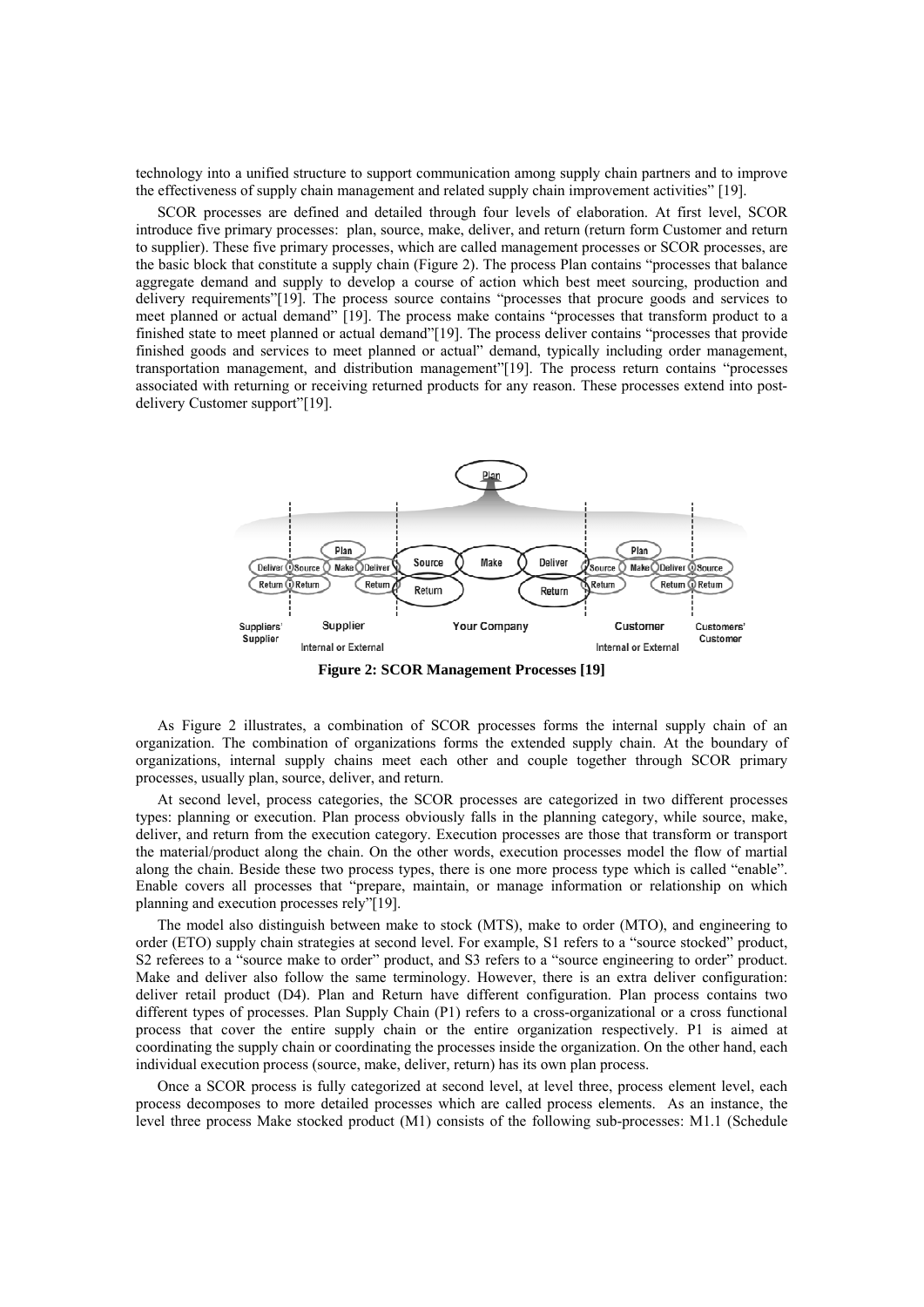Production Activities), M1.2 (Issue Product), M1.3 (Produce and Test), M1.4 (Package), M1.5 (Stage Product), M1.6 (Release Product to Deliver), and M1.7 (Waste Disposal).

Eventually, at level four, implementation level, each process element decomposes to a set of implementation elements that are also known as activities. Implementation level is the most elaborated level.

Beside the processes, SCOR introduce a number of metrics and couple these metric with the SCOR processes and Process elements. The SCOR metrics are grouped in five categories: reliability, responsiveness, agility, cost, and assets management (Table 1). Reliability, responsiveness, and agility metrics are also referred as Customer facing attributes. Costs and assets metrics are also known as internal facing attributes.

Under each category, which is called attribute, there are three levels of metrics (SCOR metric follow a hieratical structure too). Level one metrics, Strategic metrics, are the highest level metrics. These metrics which are composed of the lower level metrics, level two and three, may cross multiple SCOR processes. In the same way, level two metrics are composed of level three metrics. Level three metrics, which are also called diagnostic metrics, from the most basic blocks of metric system. There are also a set of level three metrics that do not roll up to level one metrics. Furthermore, SCOR introduce a number of best-practices, and some tools for developing the supply chain models. We have utilized some of these tools in this paper.

|                                        | --------<br><b>Performance Attributes</b> |                 |                 |               |                      |  |
|----------------------------------------|-------------------------------------------|-----------------|-----------------|---------------|----------------------|--|
| Level 1 Strategic Metrics              |                                           | Customer-Facing | Internal-Facing |               |                      |  |
|                                        | Reliability                               | Responsiveness  | Agility         | Costs         | Assets<br>management |  |
| Perfect Order Fulfillment              | N                                         |                 |                 |               |                      |  |
| Order Fulfillment Cycle Time           |                                           |                 |                 |               |                      |  |
| Upside Supply Chain Flexibility        |                                           |                 |                 |               |                      |  |
| Upside Supply Chain Adaptability       |                                           |                 | N               |               |                      |  |
| Downside Supply Chain<br>Adaptability  |                                           |                 |                 |               |                      |  |
| Supply Chain Management Cost           |                                           |                 |                 | N             |                      |  |
| Cost of Goods Sold                     |                                           |                 |                 | $\mathcal{L}$ |                      |  |
| Cash-To-Cash Cycle Time                |                                           |                 |                 |               |                      |  |
| Return on Supply Chain Fixed<br>Assets |                                           |                 |                 |               |                      |  |
| Return on Working Capital              |                                           |                 |                 |               |                      |  |

**Table 1: SCOR supply chain performance metrics [19]** 

The way that SCOR categorize supply chain processes, its hierarchal approach, and available integrated metrics pose it as a template for supply chain simulation models. The SCOR processes and elements can easily be translated to the simulation blocks. The input and output of SCOR processes and their associated metrics make it easy to detect proper inputs and outputs of the simulation model. Throughout this paper, the SCOR Version 7 is used.

# **5 Performance measurement**

Performance measurement is defined as the process of quantifying the efficiency and effectiveness of actions [21]. Efficiency is defined as the ratio of the effective or useful output to the total input provided to the system. Effectiveness is defined as having an intended or expected output [22].

Performance measurement systems were developed as a means of monitoring the organization status to ensure that an organization pursues strategies that lead to the achievement of overall goals and objectives.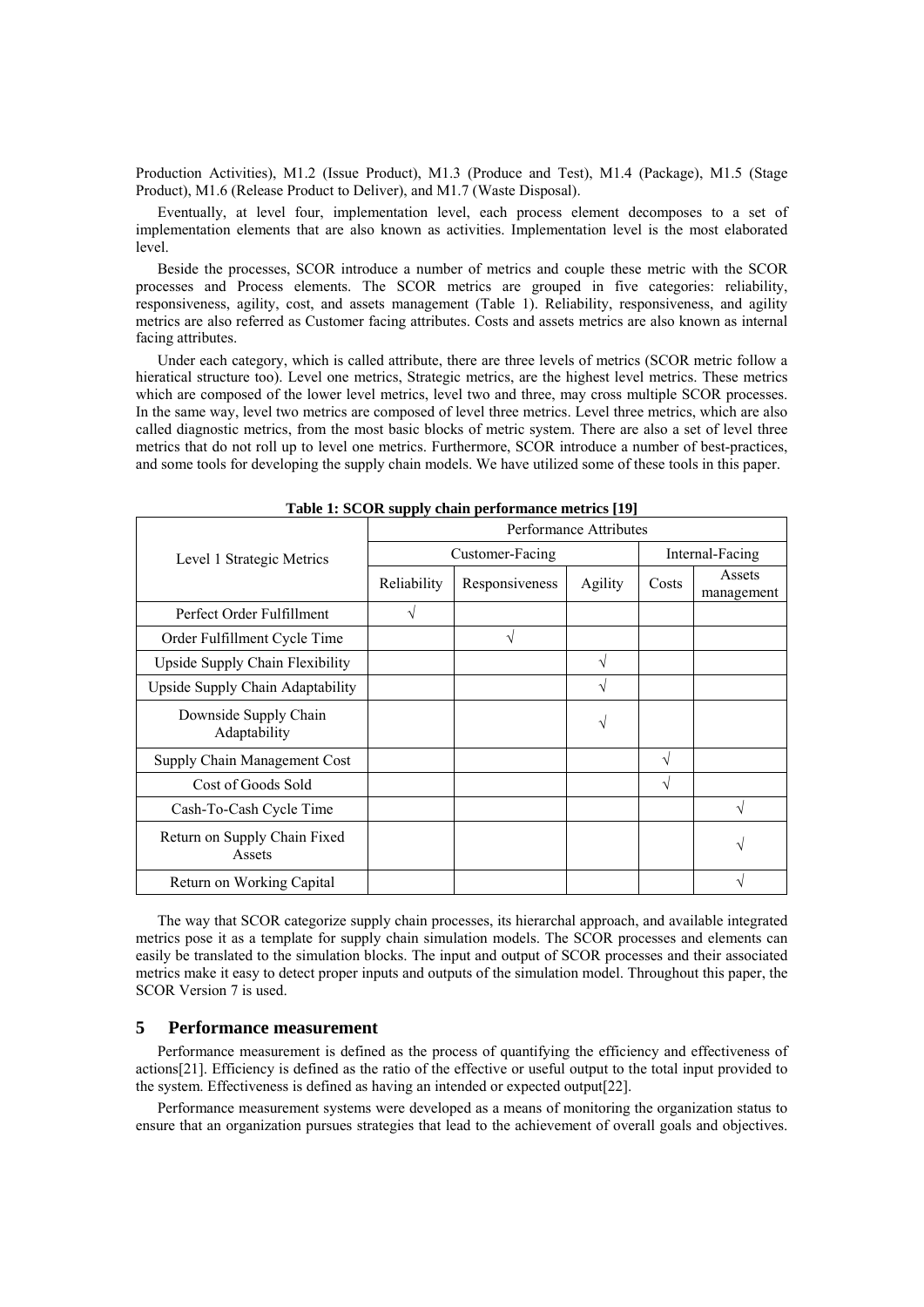In this sense, performance measurement is central to the issue of organizational control  $[23]$ . On the other hand, besides monitoring and comparing with the internal criteria, performance measures have been widely used to benchmark against competitors and to explore a firm's weaknesses, strengths, opportunities, and threats. Nowadays, performance measurement systems are utilized to:

- 1. Provide information for decision-making processes. This ensures that decisions are rooted in facts and not emotions, faith, or a mere understanding.
- 2. Help businesses understand their processes better.
- 3. Provide information through benchmarking.
- 4. Assist managers in identifying success/failure and to measure the improvements.
- 5. Guide behavioral and emotional issues within the business. That is, a performance measurement system, by providing information about management perspectives, defines the priorities and reforms the communication between staffs [24].

Akin to other performance measures, supply chain metrics provide information that assist managers to monitor, control, benchmark, and improve their supply chain performance, locally and globally. A proper set of these metrics can reflect the effect of different supply chain policies [24]. A wide range of metrics have been developed by scholars, institutions, and companies to measure different aspects of supply chain performance.

Financial performance illustrates the ability of a company to utilize its assets to generate profit, improve shareholder value, and enhance growth. The usual starting point for any assessment of financial performance and valuation of a firm is the financial statement of that firm, which is composed of three distinct reports: balance sheet, income statement, and statement of cash flow[25]. Financial ratios, which use numerical values taken from financial statements, are useful indicators of a firm's financial performance. Provided that they are interpreted correctly, financial ratios reveal important information about the company's performance that might remain hidden without them. There are different categories of these ratios, such as profitability, liquidity, debt, and efficiency. The most important components that form the nominator and denominator of these ratios are asset level (balance sheet), inflow of cash to the company (statement of cash flow), outflow of cash from the company (statement of cash flow), sales revenue (income statement), cost of goods sold (income statement), and sales, general, and administrative costs (income statement) [25].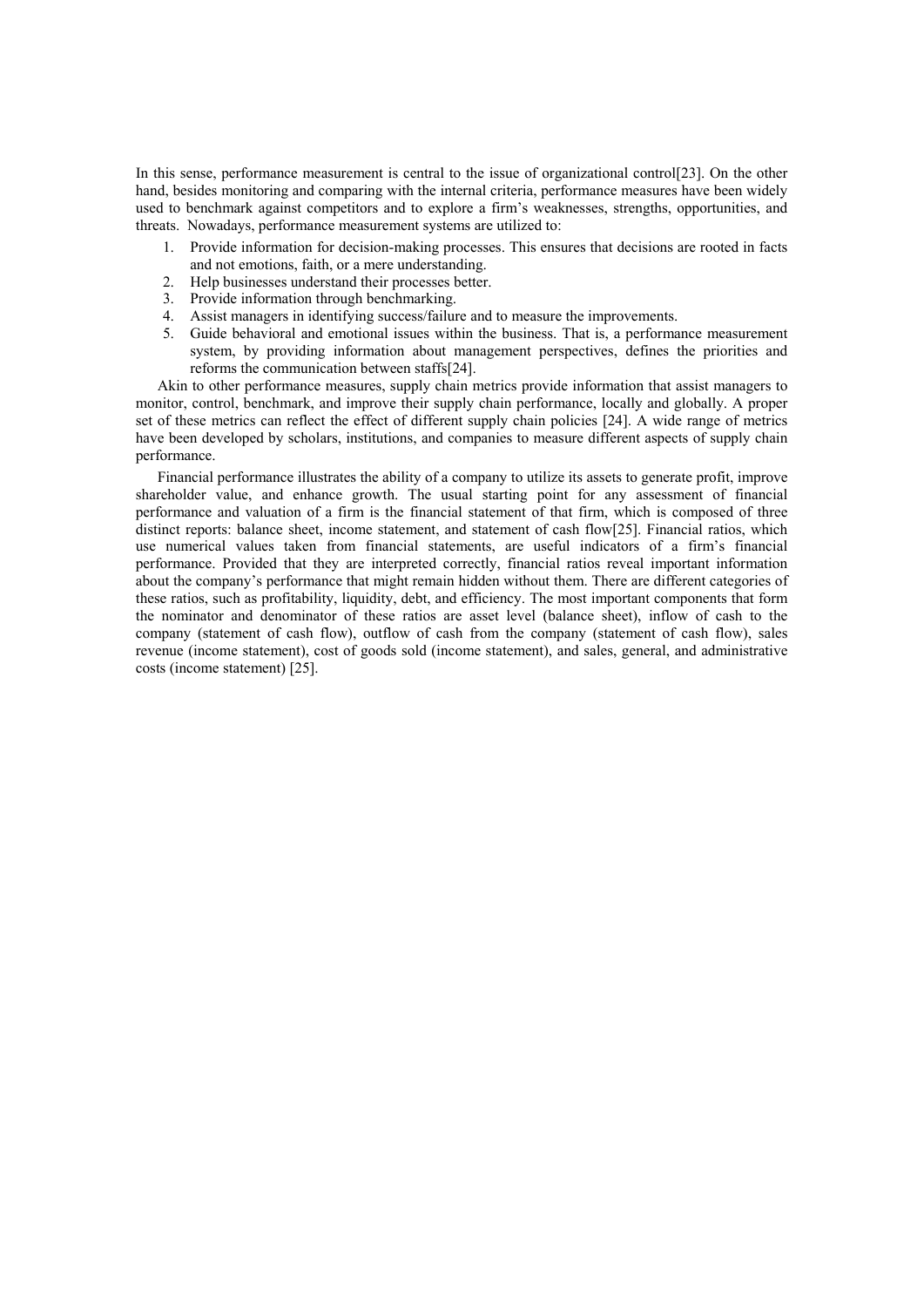# **6 Qualitative phase**

During this phase, by forming a set of supply chain metrics and financial measures, we proposes a qualitative approach for investigating the effect of unauthorized distributors on both supply chain performance and the financial performance of companies from the original equipment manufacturer perspective.

# *6.1. Methodology*

The study initiated with a review of the literature in the field of performance measurement, supply chain performance measures, financial performance, counterfeits, illicit markets, and unauthorized distributors. Afterward, a small set of supply chain metrics and financial measures were formed in order to investigate the effect of sourcing from unauthorized distributors and counterfeits. The main criteria to pick the metrics were:

- 1. Each set of metrics should have enough power to represent its domain. That is, supply chain measures should be able to represent supply chain policies up to an acceptable extent. In the same way, a selected set of financial measures should have enough power to reflect financial performance.
- 2. A supply chain measure would be selected with regard to counterfeits and sourcing from unauthorized distributors. We try to pick the measures that represent the effects of counterfeits on supply chain performance.
- 3. Financial measures would be selected with regard to supply chain measures, counterfeit, and sourcing from unauthorized distributors.

The SCOR model, due to its standardized framework, provides a useful set of supply chain metrics. Regarding the components of each metric, we investigated the effects of sourcing from unauthorized distributors and the presence of counterfeits in the supply chain. Finally, the interaction between supply chain metrics and financial measures were examined.

# *6.2. Forming sets of performance measures*

Level one SCOR metrics (Table 1) can be divided into two categories: cost and non-cost metrics. Noncost metrics include:

- Perfect order fulfillment
- Order fulfillment cycle time
- Upside supply chain flexibility
- Upside supply chain adaptability
- Downside supply chain adaptability.

Cost metrics include:

- Supply chain management cost
- Cost of goods sold
- Cash-to-cash cycle time
- Return on supply chain fixed assets
- Return on working capital.

We want to study the effect of sourcing from unauthorized distributors and counterfeits on the supply chain non-cost performance measure and, consequently, the effect of supply chain non-cost measures on the financial performance (cost measures). Out of the available non-cost metrics and regarding our interest, the following metrics have been selected: perfect order fulfillment, order fulfillment cycle time, and capacity utilization. All metrics, except capacity utilization, are level one metrics. Also, supply chain management cost is included in this set because it measures the cost associated with SCOR processes (plan, source, make, deliver, return). These metrics will be defined later.

Based on the SCOR, agility metrics all require a sustainable increase or decrease in supply, from the supply side or to the customer. Sustainability is a mandatory condition. For example, upside supply chain flexibility is defined as "the number of days required to achieve an unplanned sustainable 20% increase in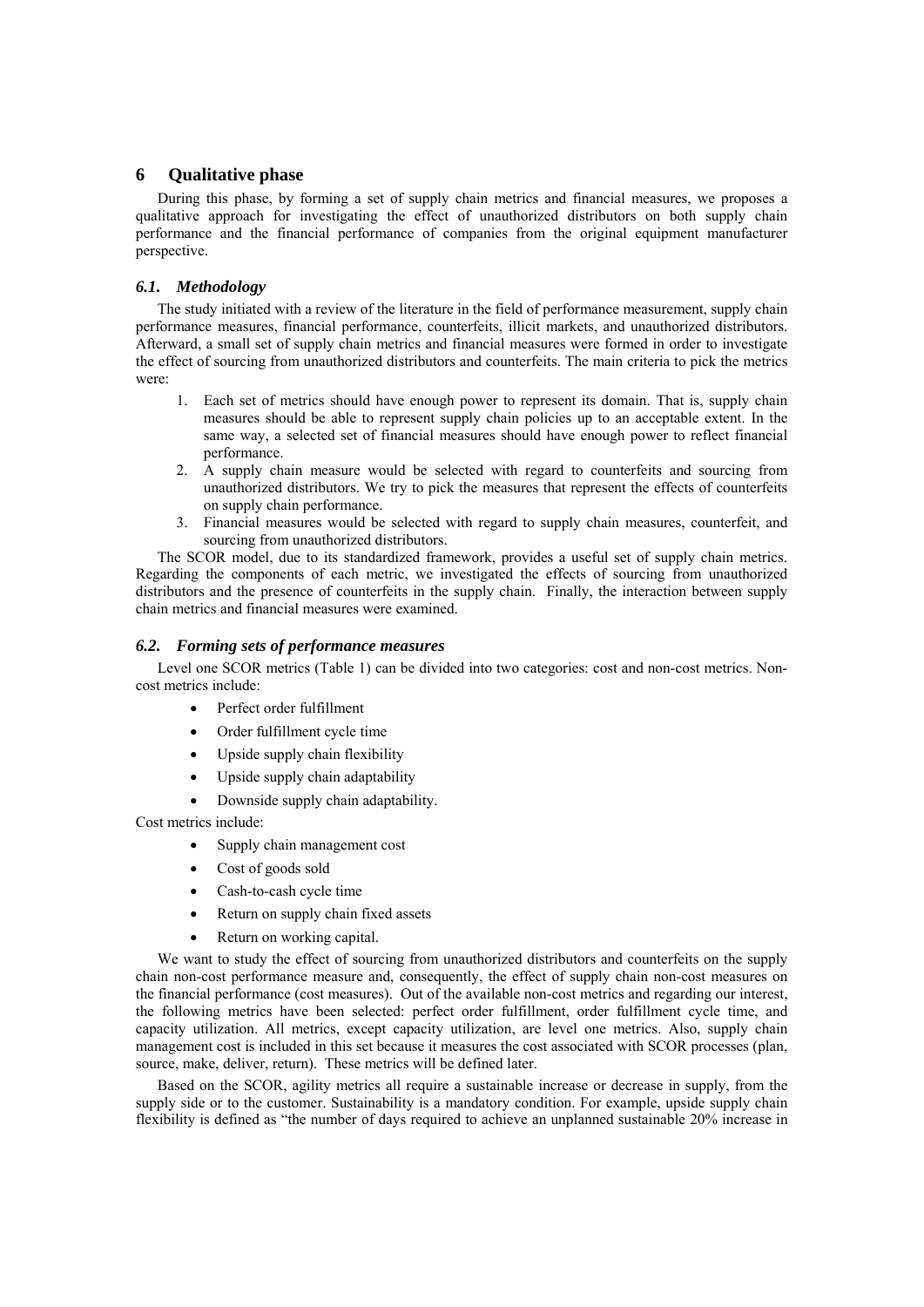quantities delivered" [19]. In the short run, by making redundancy in the supply chain, sourcing from unauthorized distributors seems to improve supply chain flexibility. However, because sourcing from unauthorized channels is unlikely to provide a sustainable stream of material flow, and as it is not the common practice, based on the metrics definition it does not contribute to chain flexibility and agility. Therefore, agility metrics are excluded from the study.

From the finical performance side, asset level (from balance sheet), sale revenue (from income statement), cost of goods sold (from income statement), sales and general and administrative costs (from income statement), and irregular, special, or extraordinary gain/loses (from income statement) are chosen. These are the basic blocks that form many financial ratios as well as supply chain cost measures [25]. Also, the cash-to-cash cycle has been exclusively studied.

# *6.3. Analysis*

### *6.3.1 Perfect Order Fulfillment (from OEM to customer)*

The SCOR model defines perfect order fulfillment as "the percentage of orders meeting delivery performance with complete and accurate documentation and no delivery damage. Components include all items and quantities on-time using the customer's definition of on-time, and documentation—packing slips, bills of lading, invoices, etc" [19].

Perfect order fulfillment is composed of four distinct level-two metrics: percentage of orders delivered in full, delivery performance to customer commit date, documentation accuracy, and perfect condition. Each component receives a score of 1 if it is judged to be perfect or receives a score of 0 if not perfect. If the sum of the scores equals the number of components (which is four) the order line is perfectly fulfilled[19].

Percentage of orders delivered in full: "The percentage of orders where all of the items are received by customer in the quantities committed. An order is considered delivered 'in full' if all items ordered are the items actually provided, and no extra items are provided and all quantities received by the customer match the order quantities" [19]. This component is concerned about quantity.

As was mentioned before, OEMs source from unauthorized distributors due to tight supply or supply constraints. In the short run, sourcing from unauthorized distributors helps OEMs to keep the current level or even improve this metric. That is, deliveries may be deemed to be "perfect" even if there are counterfeits involved.

Delivery Performance to Customer Commit Date: "The percentage of orders that are fulfilled on the customer's originally scheduled or committed date. An order is considered delivered by the original customer commitment date if the order is received on time as defined by the customer and the delivery is made to the correct location and customer entity" [19].

Sourcing from an unauthorized channel contributes to this metric. For example, in a case where an OEM is not able to acquire the subcomponents of a product from genuine manufacturers or franchised distributors, sourcing from unauthorized distributors helps the OEM to fulfill its customers' demands within the committed time frame.

Documentation accuracy: "The percentage of orders with accurate documentation supporting the order, including packing slips, bills of lading, invoices, etc. All documentation must be complete, correct, and readily available when and how expected by the customers. An order is considered to have accurate documentation when the following are accepted by the customer: shipping documentation, payment documentation, compliance documentation, other required documentation" [19].

Items acquired from unauthorized distributors, particularly brokers, are usually lacking the certificates of conformance and acquisition traceability [9]. As long as customers do not ask for such documents, it will not cause any trouble for the OEM. However, in case the customer asks for these documents, OEM will most likely not be able to deliver them.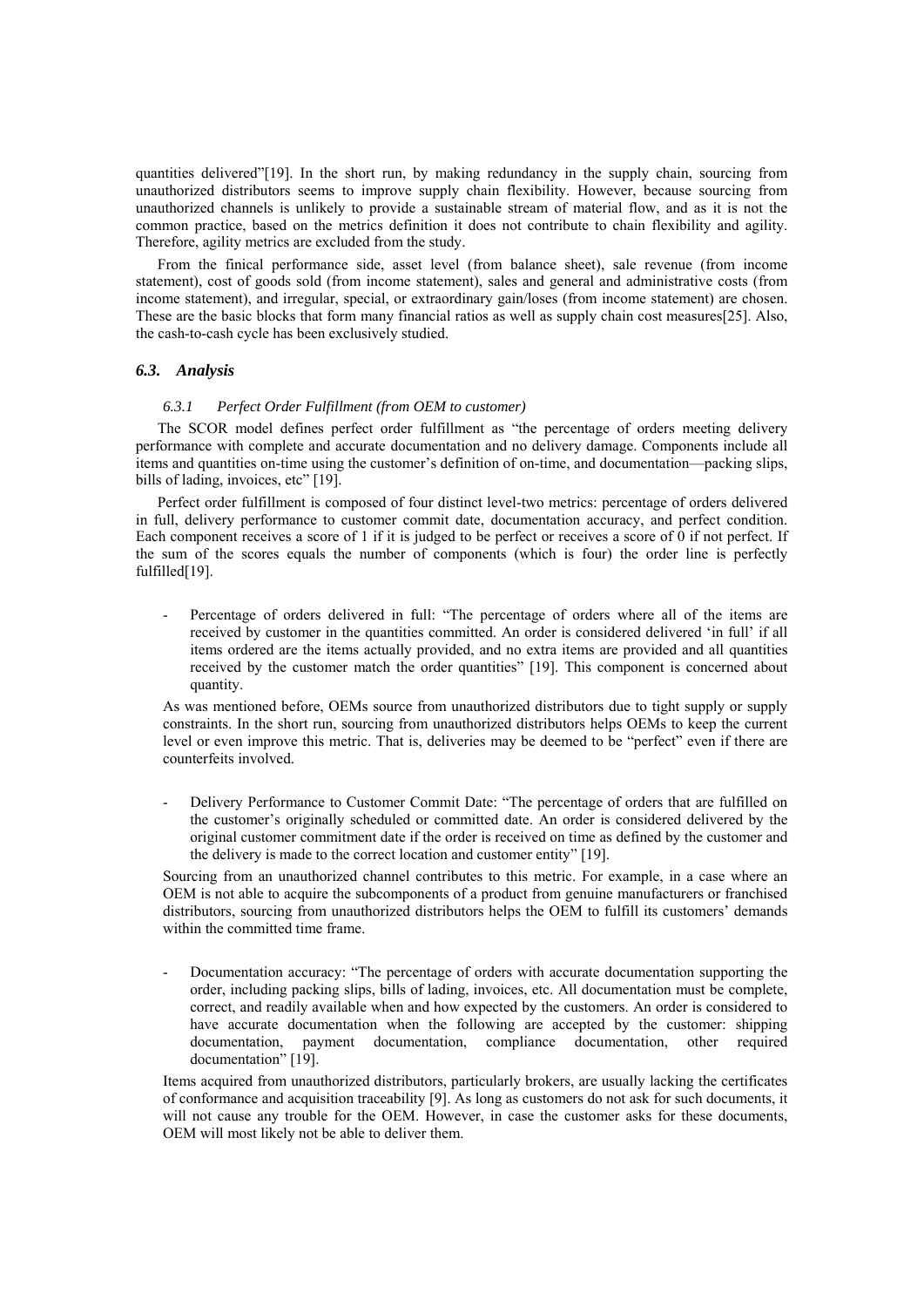Perfect condition: "The percentage of orders delivered in an undamaged state that meet specification, have the correct configuration, are faultlessly installed (as applicable), and accepted by the customer. An order is considered to be delivered in perfect condition if all items are delivered undamaged, meet specification and have the correct configuration (as applicable), are faultlessly installed (as applicable) and accepted by the customer, and are not returned for repair or replacement within the warranty period" [19].

As unauthorized distributors' internal practices are usually not audited, and as they might source from unreliable suppliers, items acquired from unauthorized distributors are prone to have a lower quality. This lower quality results in a higher probability of failure during installation or warranty period. Therefore, sourcing from unauthorized channels would have a negative effect on this component and might result in a significant cost and liability for the OEM.

### Financial Impacts

Perfect order fulfillment has a direct impact on sales revenue and the company's liability and intangible asset value. A higher perfect order fulfillment leads to higher sales revenue, brighter company image, and mitigation of the risk of liability. If a company fails to fulfill its committed obligation, it will lose sales revenue, its reputation can be degraded, and it might face serious financial penalties. Boeing faced such consequences when it could not deliver the Boeing 787 on time[26]. On the other hand, a high rate of failure during the installation or warranty period due to counterfeits can pose a significant cost for the OEM (particularly as genuine manufacturers do not provide warrantees for articles acquired from unauthorized channels), cause the OEM to be taken to court, and deteriorate OEM image as well. Therefore, regarding this metric, it is hard to make an absolute verdict about the impact of sourcing from unauthorized channels. It brings some benefits to the OEM but also some threats. OEMs need to analyze costs and benefits associated with sourcing from unauthorized channels based on their specific contexts in order to make a right decision.

### *6.3.2 Order Fulfillment Cycle Time*

Order Fulfillment Cycle Time is defined as "the average actual cycle time consistently achieved to fulfill customer orders. For each individual order, this cycle time starts from the order receipt and ends with customer acceptance of the order" [19]. This metric is a means of measuring the lead time.

Order fulfillment cycle time is composed of three distinct level-two metrics: source cycle time, make cycle time, and delivery cycle time. If the sum of the scores equals the number of components (which is three), the order fulfillment cycle time is perfectly fulfilled [19].

#### Source cycle time: "The average time associated with source processes" [19].

Source cycle time = (Identify sources of supply cycle time + select supplier and negotiate cycle time) + schedule product deliveries cycle time + receive product cycle time + verify product cycle time + transfer product cycle time + authorize supplier payment cycle time

As unauthorized distributors are not as credible as authorized channels, whenever an OEM sources from them, it faces a significantly higher risk of receiving counterfeit parts or low quality articles. This higher risk demands a tighter verification process. In other words, the nature of unauthorized distributors results in a longer source cycle time. However, when the authorized distributor is out of stock or when there are some time prerequisites, OEMs may choose unauthorized distributors in order to get their orders faster.

Make cycle time: The SCOR model defines make cycle time as "the average time associated with make processes"[19].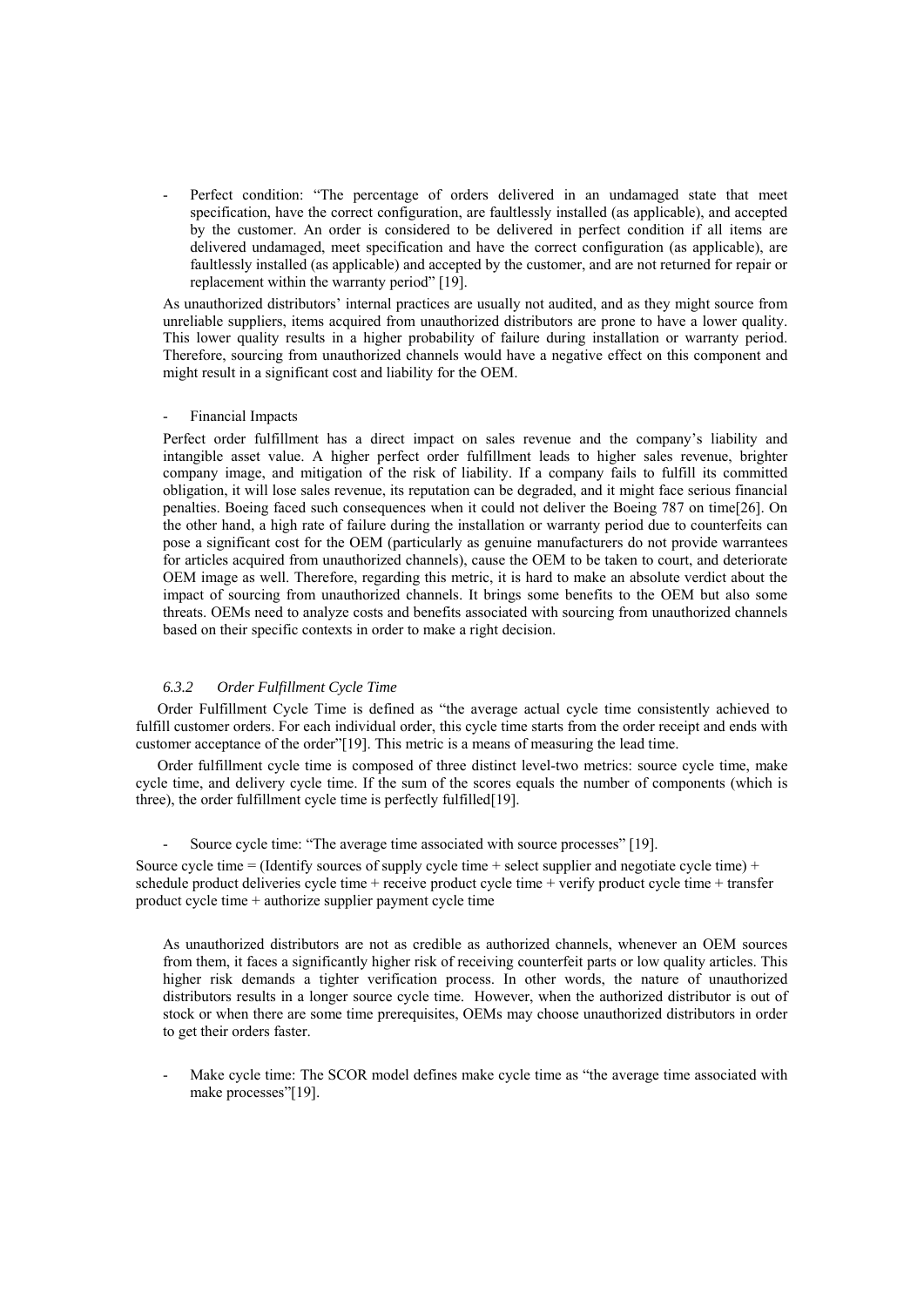Make Cycle Time = (Finalize Production Engineering Cycle Time) + Schedule Production Activities Cycle Time + Issue Material/Product Cycle Time + Produce and Test Cycle Time + Package Cycle Time + Stage Finished Product Cycle Time + Release Finished Product to Deliver Cycle Time

When an OEM is not able to acquire its required articles from authorized channels, sourcing from unauthorized distributors helps an OEM to fulfill customer demands and keep the production line running. In this case, unauthorized distributors help the OEM to maintain its planned make cycle time. In contrast, lower quality items acquired from unauthorized channels may lead to a higher rework/remake rate, which in turn increases the make cycle time.

Delivery cycle time: "The average time associated with deliver processes" [19].

Delivery cycle time = MAX {[receive, configure, enter and validate order cycle time + reserve resources  $\&$ determine delivery date cycle time + (consolidate orders cycle time + schedule installation cycle time) + build loads cycle time + route shipments cycle time + select carriers and rate shipments cycle time], receive product from make/source cycle time} + pick product cycle time + pack product cycle time + load vehicle & generate shipping documentation cycle time  $+$  ship product cycle time  $+$  (receive and verify product cycle time)

Regarding the components of delivery cycle time, the effects of sourcing from unauthorized channels and the presence of counterfeits on this metric are negligible.

- Financial Impact: On the side of financial performance, the most obvious impact of any changes in order fulfillment cycle time is on the cash-to-cash cycle. Cash-to-cash is the average days required to turn a dollar invested in raw material into a dollar collected from a customer [27].

# Cash-to-cash =Total inventory days-of-supply+ days-sales-outstanding  $(A/R)$  – average-paymentperiod to suppliers (A/P)

Inventory days-of-supply is a ratio of inventories to cost of goods sold[27]. It estimates the number of days that inventory, in its different forms, stays in the system before getting sold.

C2C is a metric that assesses a company's efficiency in managing its cash [28]. It expresses operational performance in financial terms and can be derived from information readily available in published financial statements [29]. The C2C metric holds importance from an accounting and supply chain management perspective. For accounting, the metric can be used to measure company liquidity and valuation. For supply chain management activities, it serves as a measurement bridging the processes into and out of the firm [30]. C2C is a composite metric. It reflects the interaction of a firm with its suppliers through accounts payable and raw materials inventory, the interaction of a firm with its customers through accounts receivable and finished goods inventory, and the operational efficiency of the firm itself through work in process inventory. A case study by Ruth Banomyong [28] shows that it is to some extent possible to specify the dominant party along a supply chain by considering the result of C2C calculation for all the companies along the chain. The dominant company usually is the one that has the lowest C2C cycle.

When an OEM is not able to source its required articles from an authorized channel, not sourcing them from an unauthorized channel will increase the company's order fulfillment cycle time, which in turn increases C2C cycle time, specifically through increasing inventory days-of-supply. On the other hand, while sourcing from unauthorized channels keeps the production line running, it will not always help an OEM to keep its normal lead time. It may cause a longer source cycle time and it may even result in a longer make cycle time. Therefore, here again it is not possible to make an absolute verdict about the impact of sourcing from unauthorized channels. It brings some benefits to the OEM but also some threats. OEMs need to analyze costs and benefits associated with sourcing from unauthorized channels based on their specific contexts in order to make a right decision.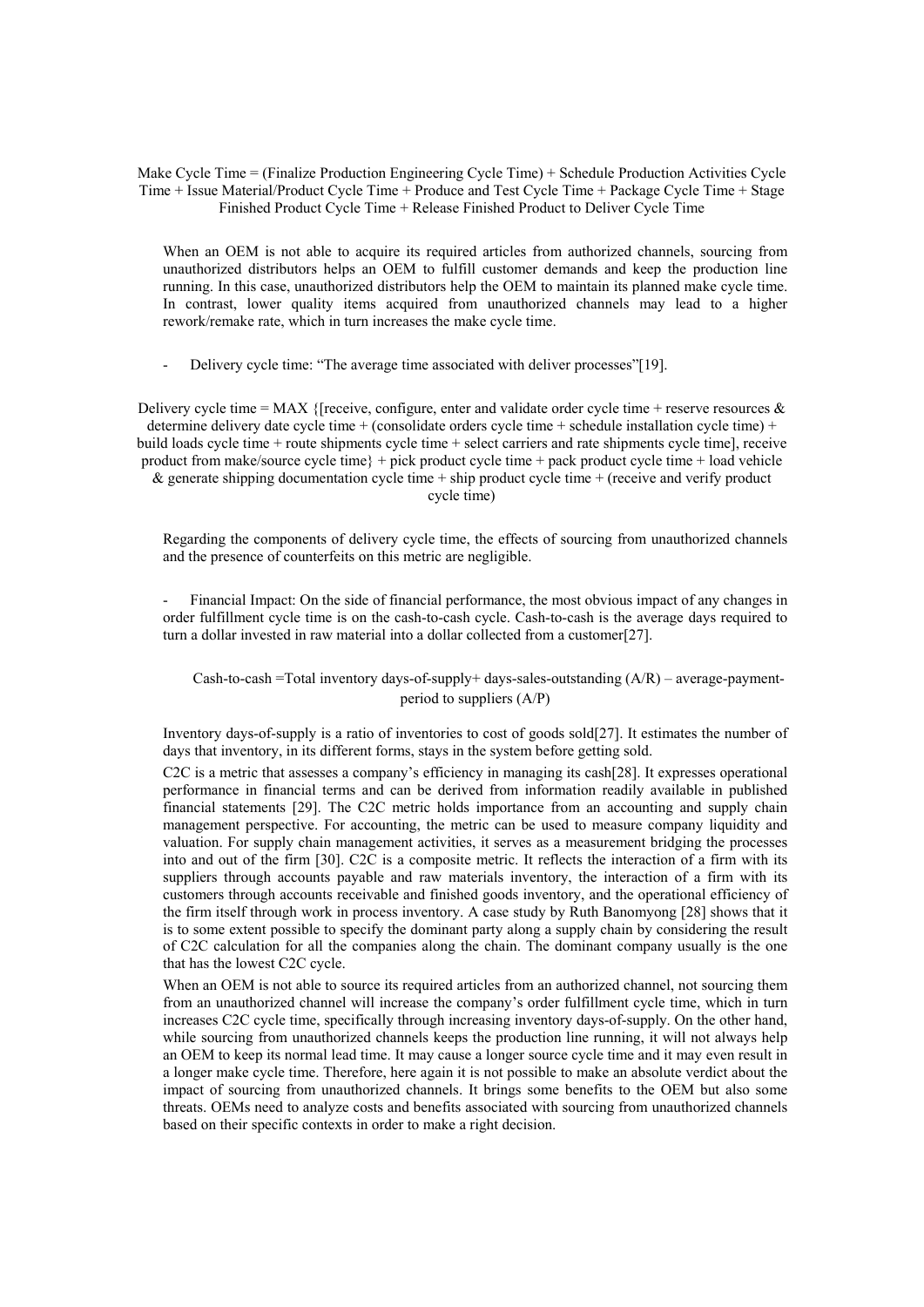### *6.3.3 Total Supply Chain Management Cost*

Total Supply Chain Management Cost is defined as "the sum of the costs associated with the SCOR processes to Plan, Source, Deliver, and Return" [19].

 $TSCMC = Cost to (plan + source + make + deliver + return + mitigate supply chain risk)$ 

- Cost to plan: "The sum of the costs associated with planning." The impact of sourcing from an unauthorized channel on this metric is negligible [19].
- Cost to Source: "The sum of the costs associated with sourcing." Cost to source is the sum of two distinct components: cost for supplier management and cost for material acquisition management<sup>[19]</sup>.

Cost to source  $=$  Sum of cost for (supplier management  $+$  material acquisition management)

# Where

Supplier management  $cost = Material$  planning + planning procurement staff + supplier negotiation and qualification  $+$  etc.

Material acquisition management cost = Bidding and quotations + ordering + receiving + incoming material inspection + material storage + payment authorization + sourcing business rules + inbound freight and duties + etc.

As an unauthorized channel is considerably less creditable than an authorized channel, whenever an OEM sources from one, it incurs a significant cost in the area of income material inspection. In addition, as unauthorized distributors are not audited by genuine manufacturers, an OEM would be obligated to do qualification itself. This imposes another cost on the OEM. On the other hand, an OEM might pay a lower price for items acquired from unauthorized channels.

Cost to make: The sum of the costs associated with make. It is almost the same as cost of goods sold [19]. Therefore, cost to make is the sum of all direct costs attributable to the production of the goods or services sold by a company.

Cost to make  $=$  COGS  $=$  Cost of (direct labor  $+$  direct material  $+$  direct equipment)

In case of the presence of low quality parts among the income material, this cost may increase. Lower part quality affects the production process by increasing rework, remake, and scrap level, which in turn increases cost to make.

Cost to deliver and/or install: "The sum of the costs associated with deliver and/or install"[19]. Cost to deliver and/or install is composed of two components: cost of sales order management and cost of sales customer management.

Cost to deliver  $=$  Sum of cost of (sales order management  $+$  customer management)

Where,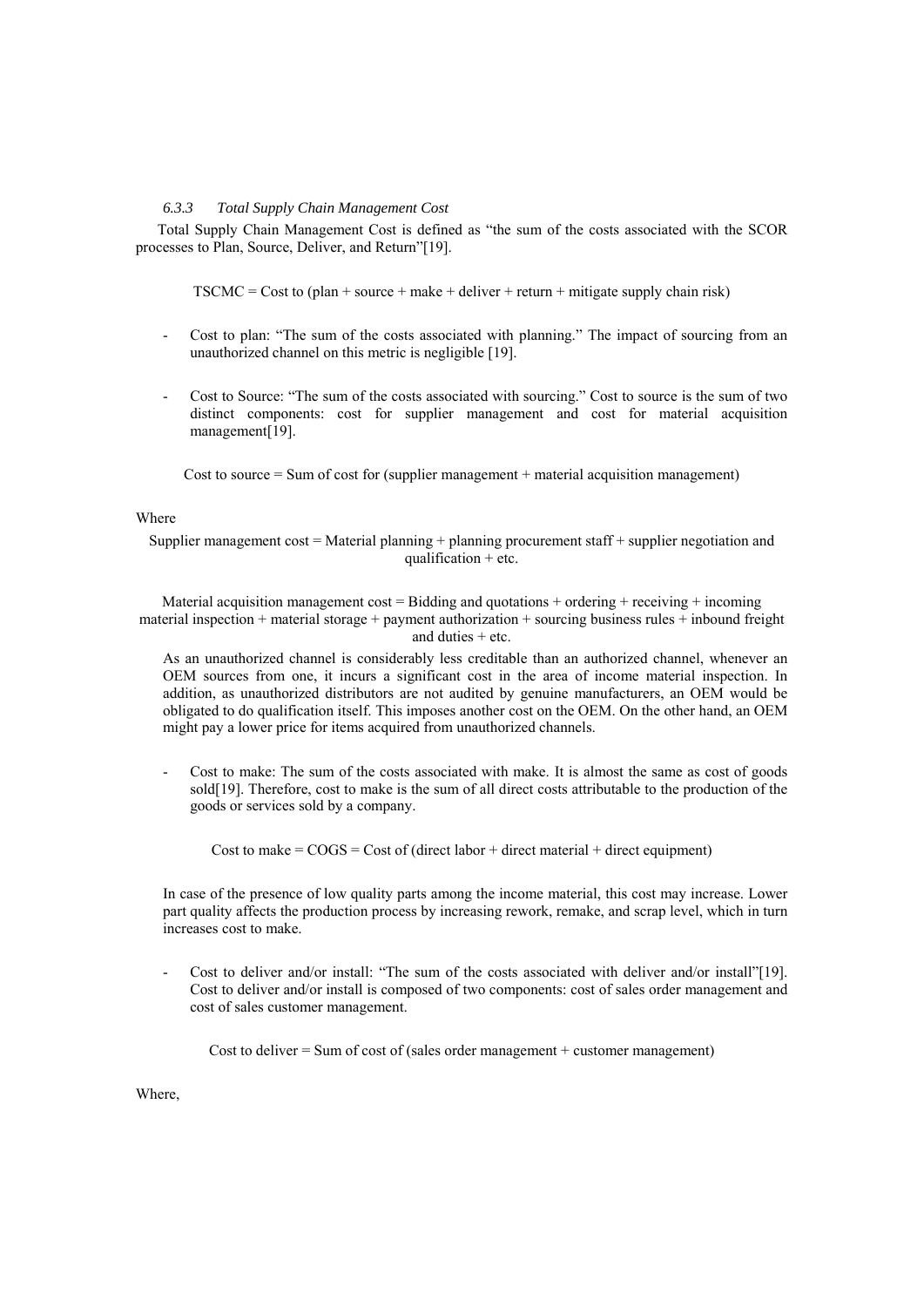Sales order management = Inquiry  $\&$  quotations + order entry  $\&$  maintenance + channel management + order fulfillment + distribution + transportation + outbound freight and duties + installation + customer invoicing/accounting + new product release/phase-in + etc.

Customer management = Financing + post-sales customer service + handling disputes + field repairs + enabling technologies + etc.

Counterfeits mainly affect the customer management costs. The lower quality of counterfeits contributes to a higher field failure rate. Counterfeits increase the cost of post-sales customer service, handling disputes, and field repairs. As was mentioned before, genuine manufacturers provide no service for the parts acquired from unauthorized distributors. Therefore, an OEM needs to cover the total cost.

Cost to return: "The sum of costs associated with returning defective products to supplier and receiving defective products from customer" [19].

Cost to return  $=$  Sum of cost to return (to sources  $+$  from customers)

In the case of sourcing from unauthorized channels, suppliers do not provide any after sale service to OEMs. Therefore, an OEM has to take all the costs associated with defective components individually. On the other hand, due to higher failure rate of counterfeits, the rate of returns from customers increases. These two factors contribute to a higher cost to return for the OEM.

- Financial Impacts: Total supply chain cost has a direct impact on the income statement. It influences cost of goods sold (COGS), sale and general and administrative costs (SG&A), and special or extraordinary losses. A higher cost of source and make increases COGS and a higher cost to deliver/install increases either SG&A or irregular, special, or extraordinary losses. Regarding the metric components, we cannot absolutely infer that sourcing from unauthorized channels increases the total supply chain cost, as an OEM may pay a lower price to unauthorized distributors. However, there is probability for a higher cost. OEMs may accept this temporally higher cost because they need to fulfill their obligations, the expected revenue justifies it, or because the possible goodwill costs outweigh this cost.

### *6.3.4 Capacity Utilization*

The SCOR model defines capacity utilization as "a measure of how intensively a resource is being used to produce a good or service" [19]. When sourcing from authorized channels is not possible, an OEM can maintain its capacity utilization by sourcing from unauthorized distributions. In the presence of demand, higher capacity utilization leads to a higher sales revenue and, therefore, a higher profit. However, a higher level of capacity utilization may stem from tighter product inspections, higher rework/remake/scrap rate, or higher rates of field failure.

# *6.4. Qualitative phase conclusion*

Sourcing from unauthorized distributors comes at a cost. It raises concerns about an OEM's supply chain performance and financial performance. As Table 2 illustrates, order fulfillment cycle time, perfect order fulfillment, total supply chain management cost, and capacity utilization are the main supply chain metrics that are influent. On the other hand, sales revenue, asset level, liabilities, cost of goods sold, sale and general and administrative cost, and days of inventory outstanding are the main financial parameters that are alerted. These financial parameters are the building blocks of many financial ratios.

Due to qualitative approach limits, we are not able to judge the overall impact of counterfeits and sourcing from unauthorized channels on OEMs. We believe that the overall impact differs from one situation to another. Obviously, there is a trade-off involved. In some cases it might be beneficial for OEM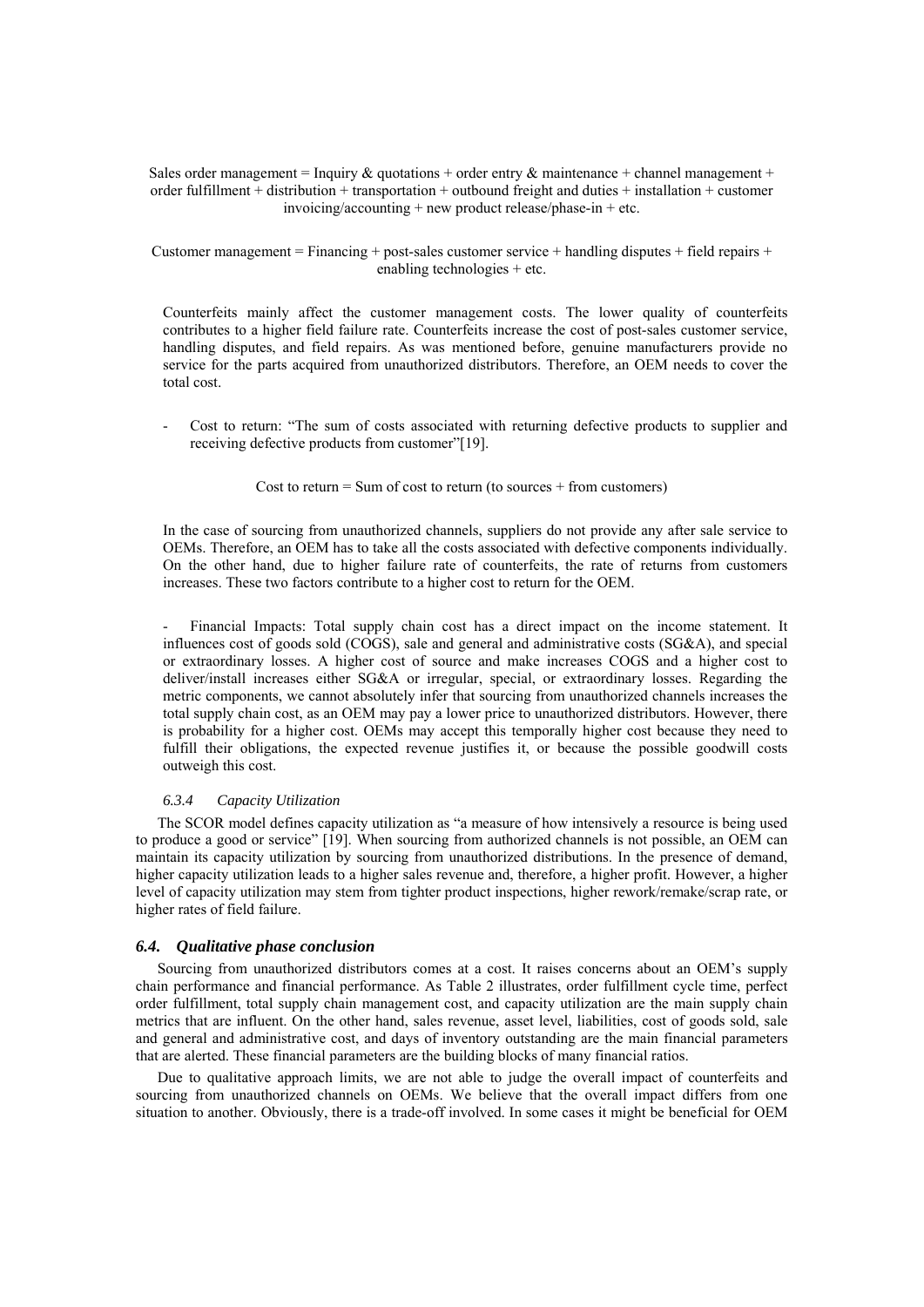to source form unauthorized channel, while in some other situation, these benefits might be outweighed by the risks.

| Order Fulfillment<br>Cycle Time | Source Cycle Time<br>Make Cycle Time<br>Delivery Cycle Time                                                                                               | $-C2C$                                                                                |                                                                                                                                                           |  |  |
|---------------------------------|-----------------------------------------------------------------------------------------------------------------------------------------------------------|---------------------------------------------------------------------------------------|-----------------------------------------------------------------------------------------------------------------------------------------------------------|--|--|
| Perfect Order<br>Fulfillment    | Percentage of Orders<br>Delivered in Full<br>Delivery Performance to<br><b>Customer Commit Date</b><br>Documentation Accuracy<br><b>Perfect Condition</b> | - Sales Revenue<br>- Intangible Asset (Company Image)<br>- Company Liabilities        |                                                                                                                                                           |  |  |
|                                 | Cost to Plan                                                                                                                                              |                                                                                       |                                                                                                                                                           |  |  |
|                                 | Cost to Source                                                                                                                                            | Cost for Supplier<br>Management<br>Cost for Material<br><b>Acquisition Management</b> | - Cost of Goods sold<br>(COGS)<br>- Sale, General &<br>Administrative costs<br>(SG&A)<br>- Intangible Asset<br>(Company Image)<br>- Irregular, Special or |  |  |
| <b>Total Supply</b><br>Chain    | Cost to Make                                                                                                                                              | Scrap Level<br>(Rework/Remake/Disposal)                                               |                                                                                                                                                           |  |  |
| Management                      | Cost to Deliver and Install                                                                                                                               | <b>Customer Management</b>                                                            |                                                                                                                                                           |  |  |
| Cost                            | Cost to Return                                                                                                                                            | Cost to Return to Source<br>Cost to Return from<br>Customer                           | Extraordinary<br>Gain/Loses                                                                                                                               |  |  |
| Capacity<br>Utilization         |                                                                                                                                                           | Sale Revenue                                                                          |                                                                                                                                                           |  |  |

# **Table 2 Impact of counterfeits and sourcing from unauthorized distributors in the OEM supply chain and financial performance**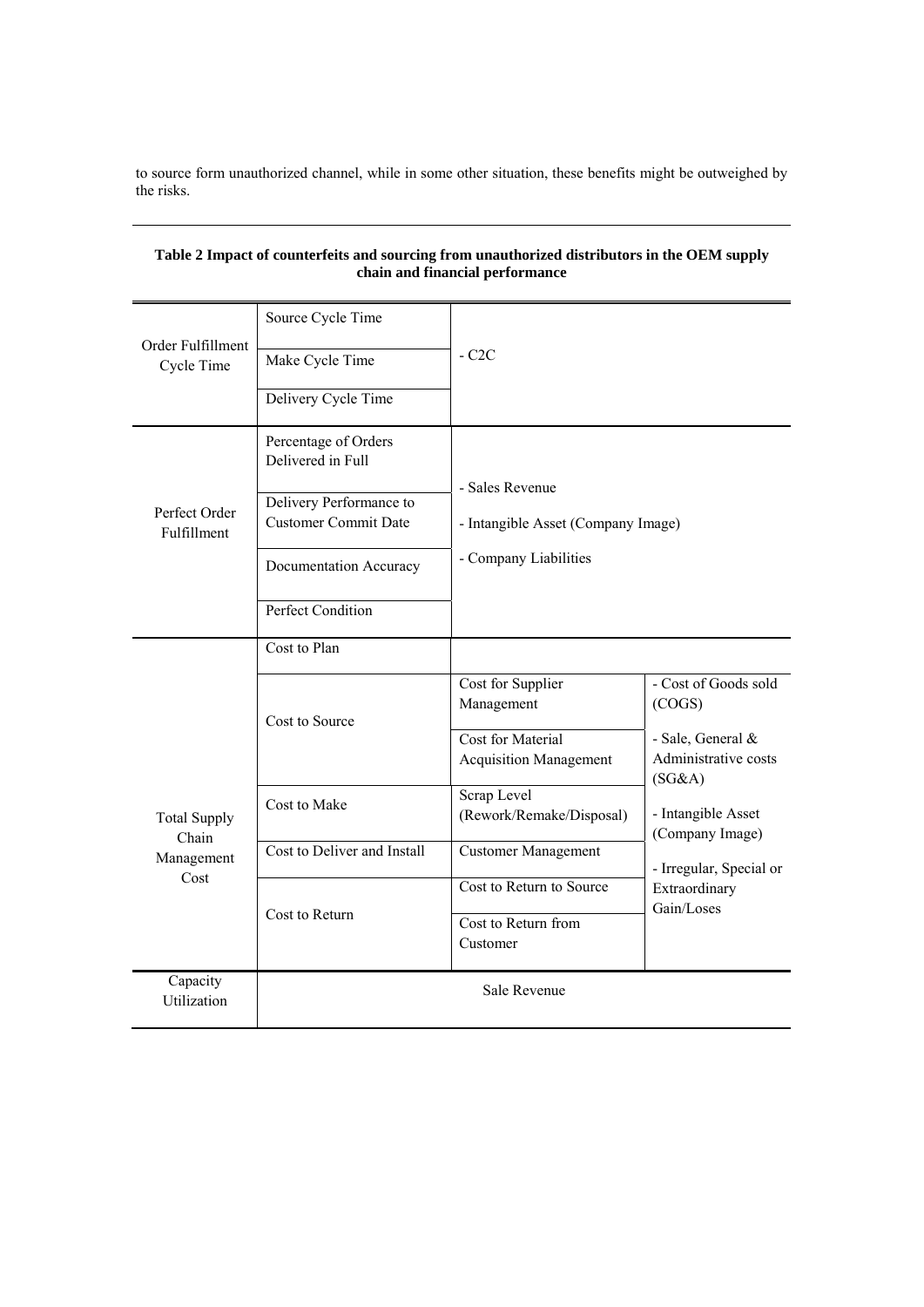# **7 Quantitative phase**

During this phase, based on the SCOR model, a deterministic discrete event simulation model and its metric are developed. Perfect Order Fulfillment and Order Fulfillment Cycle time are used to measure supply chain performance and operating profit margin is used to gauge OEM financial performance. Experiments are conducted through a design of experiment table. We compared the effects of different alternatives to the situation when OEM is entirely sourcing its required raw material form authorized channel.

#### *7.1. Supply Chain Simulation and Modeling*

Using simulation to understand the supply chain and improving it is a common practice. A review of some papers in this area shows that scholar have utilizing simulation models to gain a deeper insight about a wide range of different problems. Spengler and Schröter [31], based on a closed-Loop Supply Chain, modeled an integrated production and recovery system for supplying electronic equipment spare parts to evaluate possible strategies for meeting spare-parts demand for electronic equipment in the end-of-life. Vlachos, Georgiadis, and Iakovou [32] developed A system dynamics model for dynamic capacity planning of manufacturing facilities in reverse supply chain concerning economic and environmental constrains. Kelepouris, Miliotis, and Pramatari [33] modeled a two echelon supply chain to understand impact of replenishment parameters and information sharing on the bullwhip effect. Spedding and Sun [34] used discreet event simulation to model a semi-automated Printed CirQuit Board (PCB) assembly line and integrated it with the Activity Based Costing (ABC) method. Persson and Araldi [35] developed a set of generic supply chain blocks based on the SCOR model in the ARENA environment. Holweg and Bicheno [36] point out the rule of simulation in enhancing the organizations level of knowledge about the importance of supply chain management. Persson and Olhager [37] used simulation to develop a model for a manufacturer of mobile communication systems in order to evaluate alternative designs of supply chain. Bhaskaran [38] modeled a stamping pipeline in an automobile supply chain to improve the performance of chain by controlling schedule instability and the inventory.

Supply chain models can be used to improve our knowledge about the supply chain and the importance of it [36]. Modeling helps companies to become more aware of their supply chain dynamics and efficiency. It provides reliable information to root supply chain decision-makings processes into facts rather than mere knowledge or emotions. Simulation models can be used to evaluate SCM policies (such as inventory management policies) and predict the outcome of different alternatives [39] and to quantity the costs and benefits associated with different scenarios [40]. Supply chain models make it possible to test various hypotheses at a low cost and without disturbing the real system [41].

There is a variety of approaches to build a supply chain model. In general, the most popular supply chain models can be grouped into the following categories: analytical models, spreadsheet models, system dynamic models, and discrete event simulation models [40][42]. Each modeling approach has its own limitation, strength and weaknesses. Problem statement, study objectives, and the particular conditions associated with the study determine the most appropriate model for a specific system. There is a shortlist of pros and cons of each modeling approach below.

Due to their long time-use in the logistic industry and their low cost as well as high approachability, analytical models of supply chain are highly popular. However, these models suffer from their disability to incorporate a wide range of variables, their hard time to cover stochastic input variables, and their limitation to a particular set of assumption. Supply chains are usually stochastic systems. Demand, lead time, processing times, machine breakdowns, available supply and other input variables usually have a probabilistic nature. It is really hard to capture these stochastic behaviors with analytic models. Incorporating stochastic behaviors in an analytical model would lead to highly complex or unsolvable mathematical formulas [42]. Analytical models are developed based on a particular scenario. The results are only valid in the domain of that scenario. In simulation, it is easily possible to change the scenarios and perform different experiments with the same model [35] and to incorporate a wide rand of variables. Simulation helps in understanding causality [40]. On the other hand, developing analytical models usually require a high level of mathematical knowledge; however, developing simulation models dose not need such sophistication.

Spreadsheet models are usually too simple and highly idealized. They barely can capture dynamic of system, stochastic variables, or complex causalities [40]. However, there are cheap and easy to develop.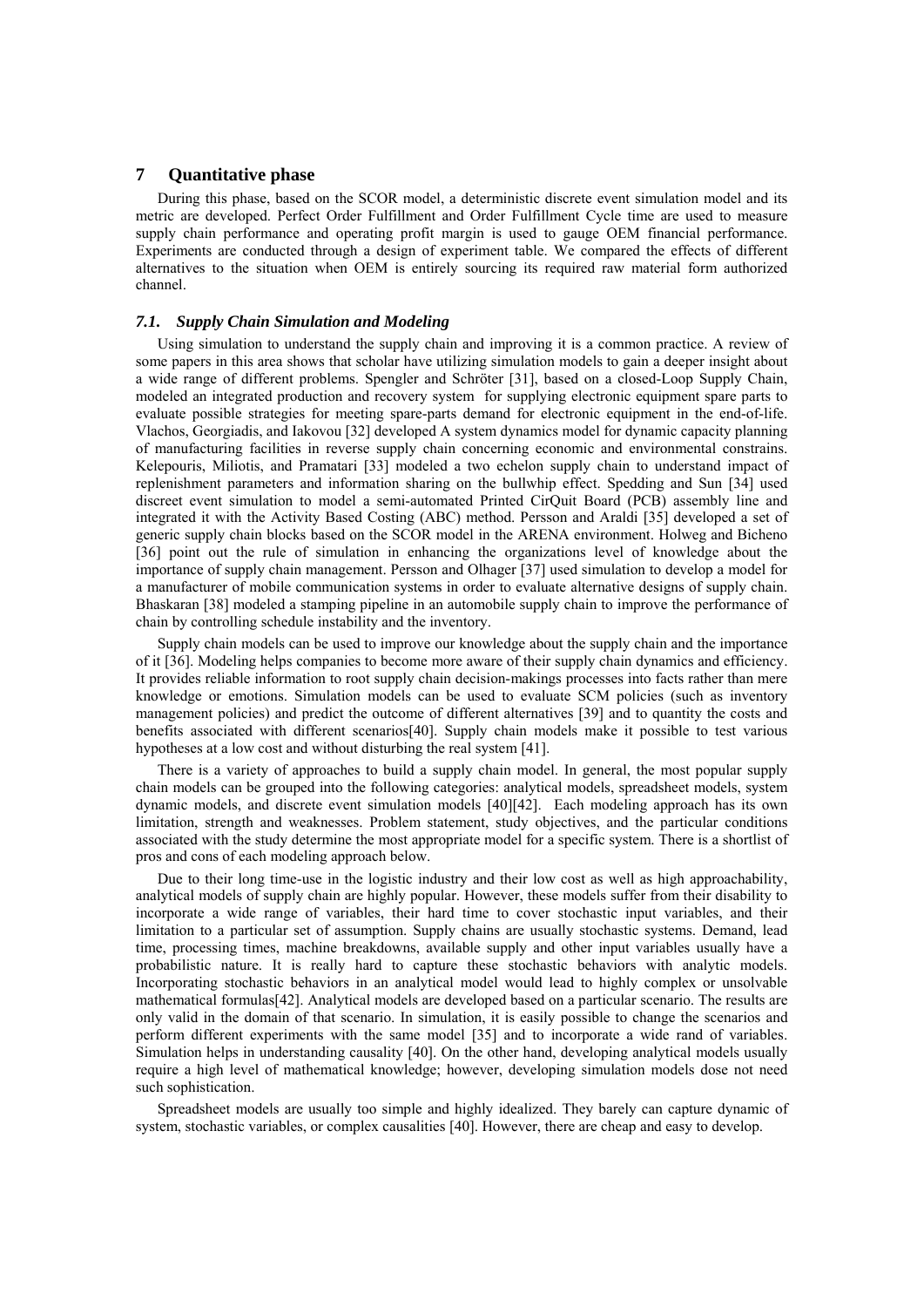System dynamic models are mathematical descriptions of a system. Each model is composed of a number of variables which are related together through mathematical formulas. All variables need to be explained and coupled together through these formulas. Therefore, it is assumed that important factors and their causal relations are known in advance. In a system dynamic environment, to form a model, a modeler has just two different types of blocks: stock and flow diagrams and casual loops. A stock represents a system state variable, such as an inventory or a buffer. A flow is a rate, for example, a production rate or a shipment rate. Casual loops, positive or negative, represent the feedbacks [4]. It is hard to capture a high level of details just through these two modeling tools, which in turn, results in a high amount of idealizations and aggregations. For example, it might be necessary to aggregated a number of events and model all of them with a single rate. On the other hand, the modeler need to assume that the flows along the chain have a continues nature (they are rates), even though they may occur at discrete points at time in real system. Therefore, a deviation between system dynamic outputs and real system might be unavoidable: "SD differs significantly from a traditional simulation method, such as discrete-event simulation where the most important modeling issue is a point-by-point match between the model behavior and the real behavior, i.e. an accurate forecast. Rather, for an SD model it is important to produce the major "dynamic patterns" of concern (such as exponential growth, collapse, asymptotic growth, S-shaped growth, damping or expanding oscillations, etc)" [32]. even though system dynamic models represent the evaluation of output variables over the time, in presence of a particular set of input variables with fully determined value at the moment, they are not event driven (Inputs and outputs are not dependent on time). Participant needs to alter the value of inputs manually. Finally, most SD models are not able to incorporate particular stochastic behavior at their input variables, such as, normal distribution [40].Despite the mentioned limitations, system dynamic models are powerful tools to describe the dynamic of supply chain and the effects of supply chain policies at a high level of aggregations. They provide insight about the impact of any change in input variable on the output variables over the time. It is not easy to acquire such an understanding through other models. On the other hand, regarding the cost of system dynamic software, they are more approachable.

In contrast with spreadsheet, analytical, and system dynamic models; discrete event simulation provides a more flexible and comprehensive environment to capture the complex nature of supply chain. One may select discrete event modeling and simulation due to its ability to incorporate a wide range of variables, its ability to capture the stochastic behavior of supply chains, its ability to represent individual events, its ability to reveal causalities, and its dynamic (time-based) nature as well as its simplicity. However, a sophisticated programming knowledge or the high cost of the discrete event simulation software along with the long process for developing model may make it less approachable. Our study is aimed at understanding causalities among a number of parameters through investigating different scenarios. Discrete event modeling provides a proper environment to do so.

### *7.2. Model Formulation and Translation*

In this section, we describe our approach for formulating, translating, and verifying the simulation model.

#### *7.2.1 Model Formulation*

Figure 3 is business scope diagram of our model. Business scope diagram is one of the tools introduced by SCOR. It represents the scope of the supply chain that is captured by simulation model. Simulation model is composed of two suppliers (one authorized distributors and one unauthorized distributor), OEM, and Customer. Beside flow of material and information, the model partially covers the cash flow between supply chain members. Incorporating cash flow allows us to study the effect of supply chain policies on the financial performance of the original equipment manufacturer. It provides a more holistic approach to study SCM policies.

Arrows depict the flow of material, information, and cash between supply chain members. Forward material flow initiates form distributors, continues to OEM and ends up to Customer. Reverse material flow, occurs due to after sale service, happens either between Customer and OEM or between OEM and authorize distributor. There is no reverse material flow form OEM to unauthorized distributor. Information flows sequentially: from Customer to OEM and form OEM to distributors. Cash also flows sequentially, however, in both directions: from Customer to OEM and vice versa as well as form OEM to distributors and vice versa. However, as an exception, there is no cash flow from unauthorized distributors to OEM.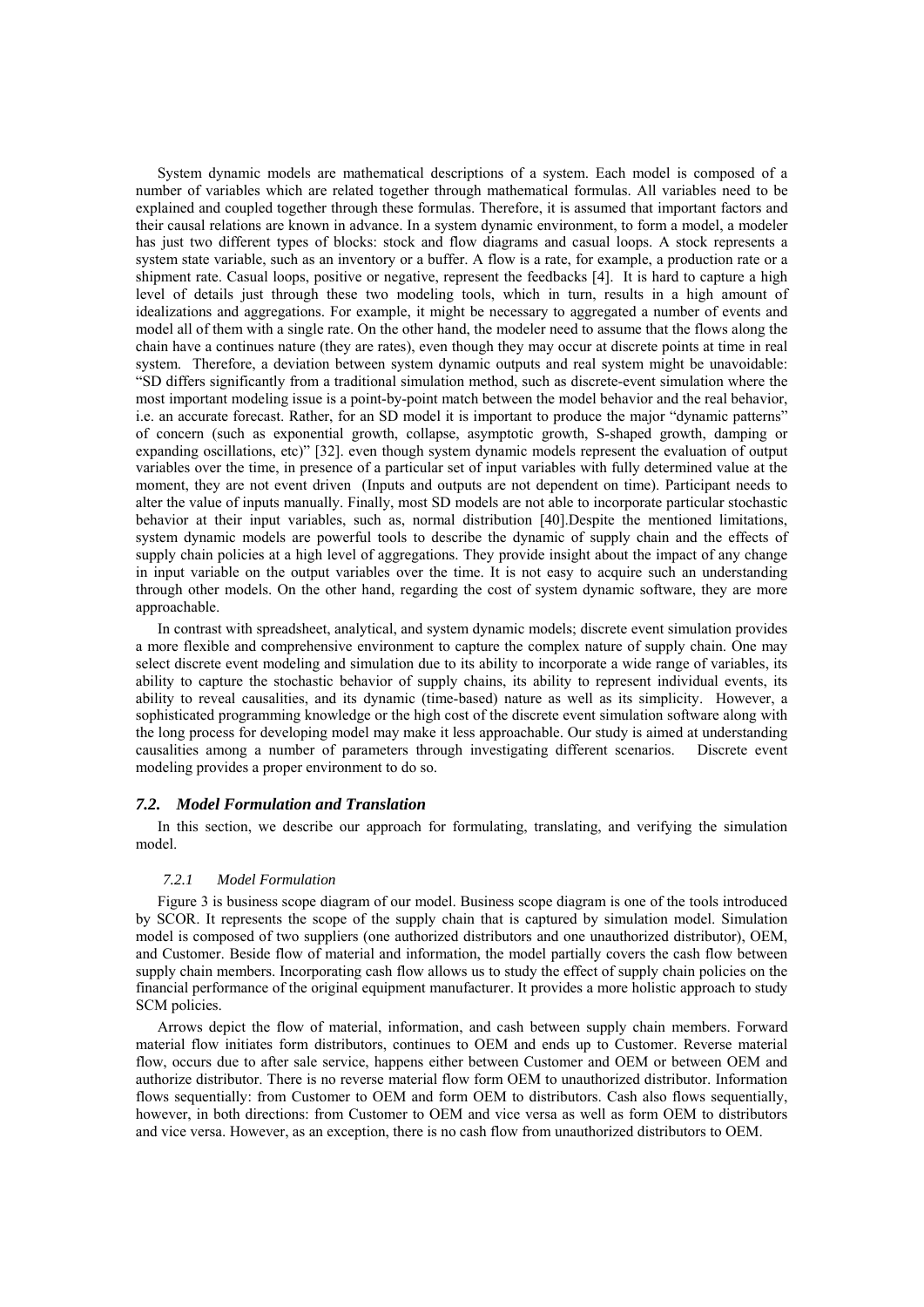

**Figure 3 Business scope diagram** 

Every member of the chain is molded through a combination of SCOR management processes (Figure 4). After modeling each member, these individual models are coupled together at their boundaries and through source, return, and plan processes. The result is the extended supply chain.



**Figure 4 Simulation model extent based on the SCOR processes**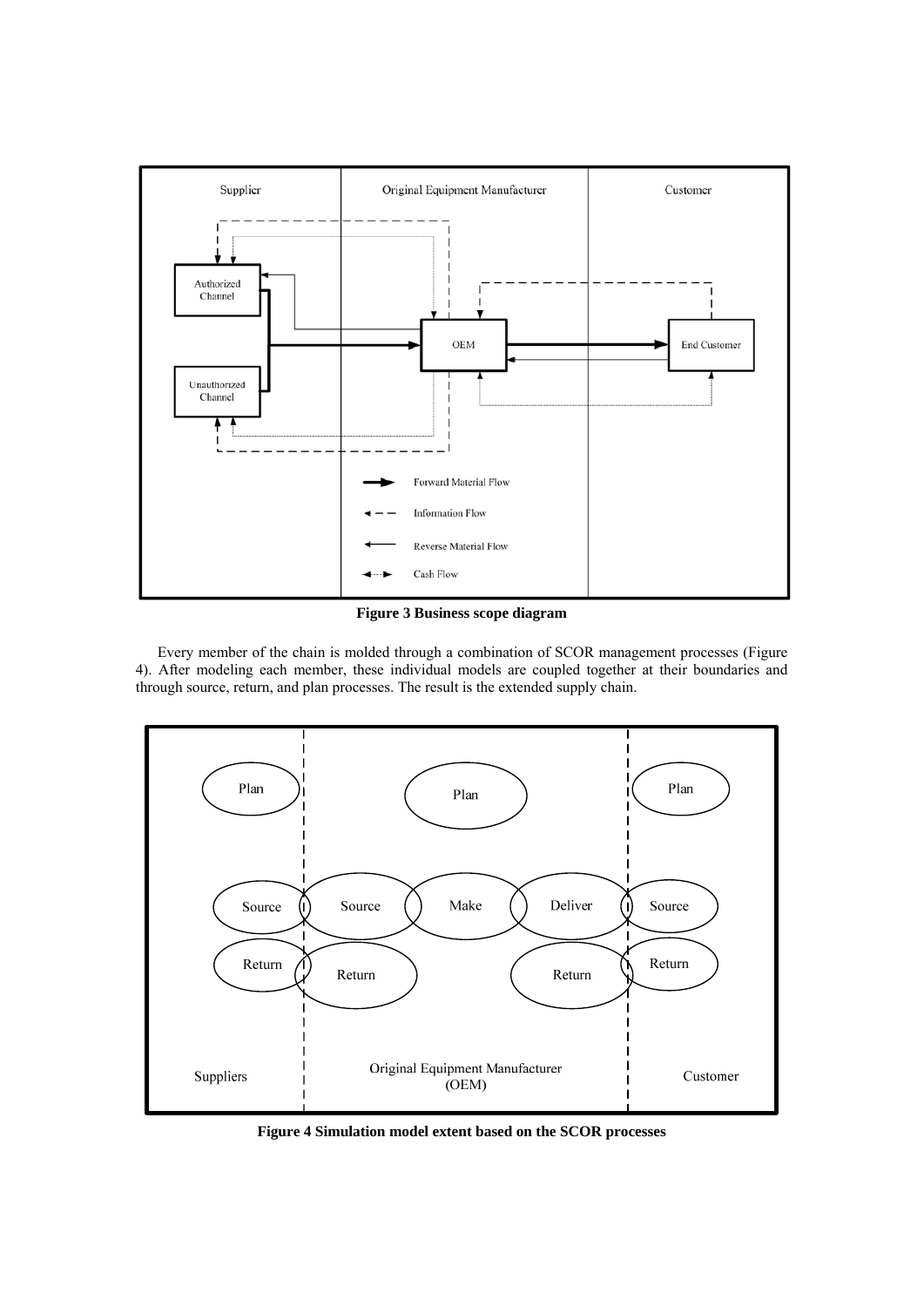Models are abstracted simplified representation of reality. However, regarding modeling objective, they need to incorporate a proper level of details. A high level of detail may result in complex ambiguous models and a low level of detail may lead to a model that does not correspond to the real system in domain of interest. Supply chains, as complex systems, can highly be detailed. The choice of the level of detail is therefore an important issue in supply chain modeling. In many cases, it would be more practical to model different members of the chain at different level of details [35] [39]. Our model, as a descriptive model, does not need to be highly detailed as for instance a manufacturing optimization or operational control model needs [37]. Neither all SCOR process nor all SCOR process elements are incorporated in model (Figure 4 - Figure 5). OEM is molded in more detail than Customer and suppliers.

From the Customer side, source (S2), plan-source (P2), and source-return defective product (SR1) are included. As the Customer is the final Customer (end consumers), it is not required to include other processes. From the supplier side, deliver (D1), plan-deliver (p4), and deliver-return defective product (DR1) are included. Suppliers' inter-organization processes are not relevant to our study, and therefore, they are discarded. It is assumed that suppliers follow make to stock strategy. That is, once they receive OEM order, providing that they have the item on the stock, they immediately ship it. If OEM, due to any reason, cannot source from authorized channel, it will source from unauthorized distributors. Unauthorized distributors are modeled as an unlimited source of raw materials. Eventually, OEM is modeled through source (S2), make (M2), Deliver (D2), plan-source (P2), deliver-return defective product (DR2), and source-return defective product (SR2). OEM follows make to order strategy. That is, source, make, and deliver processes all are triggered based on the specific Customer orders.

SCOR model [19] defines "source make to order product" process as "The processes of ordering and receiving product or material that is *ordered (and may be configured) only when required by a specific Customer order.* The intention of Source-to- Order is to maintain inventory ordered (and/or configured) specifically for Customer orders only. The product is ordered, received and identified in stock using this Customer order reference (order designated inventory). The product is typically identifiable throughout the sourcing process, by the reference to the Customer order attached to or marked on the product or packaging and in the warehouse management or ERP system." The make process in make to order environment happens when "Products are completed, built or configured only in response to a Customer order, the Customer order reference is attached to the production order, attached to or marked on the product upon completion of the make process and referenced when transferring the product to Deliver. The product is identifiable throughout the Make process, as made for a specific Customer order" [19]. The "deliver make to order product" process is defined as "The processes of delivering product that is sourced, configured, manufactured, and/or assembled from standard raw materials, parts, ingredients or sub-assemblies, in response to a specific firm Customer order. A reference to the Customer order is exchanged with the sourcing or makes process and attached to or marked on the product. Products in stock are identifiable by Customer order through labeling and inventory data management" [19]. The "Source Return Defective Product" is a process that is associated with the source process. It is "The return and disposition determination of defective products as defined by the warranty claims, product recall, non-conforming product and/or other similar policies including appropriate replacement" [19]. The "Deliver Return Defective Product", which is coupled to deliver process, is "The receipt and disposition determination of defective products as defined by the warranty claims, product recall, non-conforming product and/or other similar policies including appropriate replacement" [19].

High level flow chart is an essential tool for defining the system and formulating the simulation model. A high-level flow chart helps the modeler to obtain a fundamental understanding of the system logic. It graphically depicts the interaction of major processes, the role of inputs and outputs, and the flow of information, material and cash along the chain [41]. As Figure 5 illustrates, the simulation model initiate with generating Customer order (P2: Customer). Once OEM receive the Customer order, it tries to source it from authorized channel (P2: supplier and OEM – D2: supplier – S2: OEM). If due to any reason OEM fails to source form authorized channel, it either rejects the order or sources it from unauthorized channel. Upon receiving the raw material, it will be inspected by OEM (S2: OEM). Providing that it passes the inspection, OEM will authorize supplier payment. On the other hand, raw material will be deployed to make process (M2: OEM). If raw materials fail the inspection, OEM needs to repeat the sourcing process.

Make process is composed of production, test, and reworks stations (M2: OEM). All items go through production and test stages. However, If an item fail during the make process's test, it will go to rework station. Once OEM gets assured about product quality, it will be delivered to the Customer. Customer pay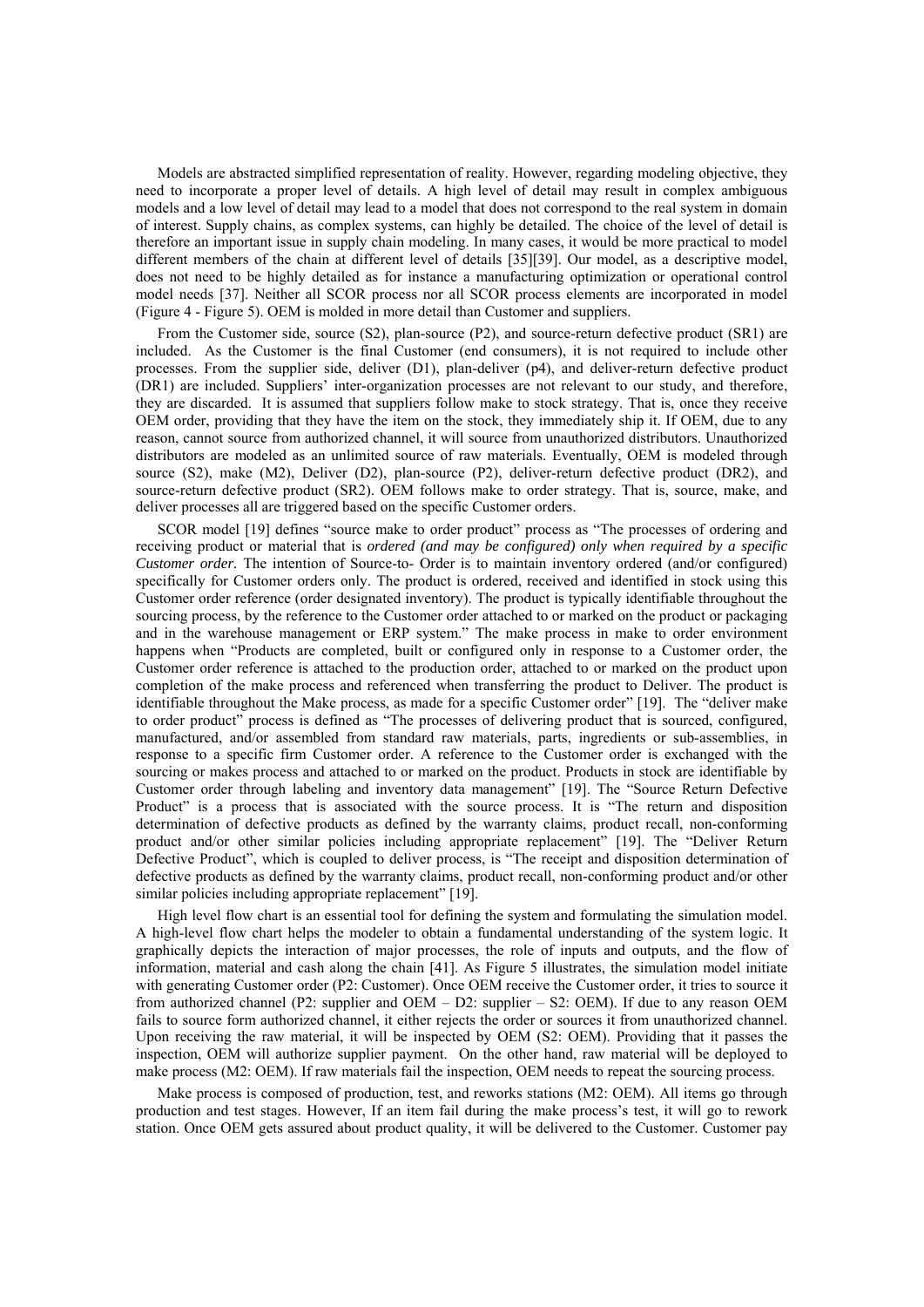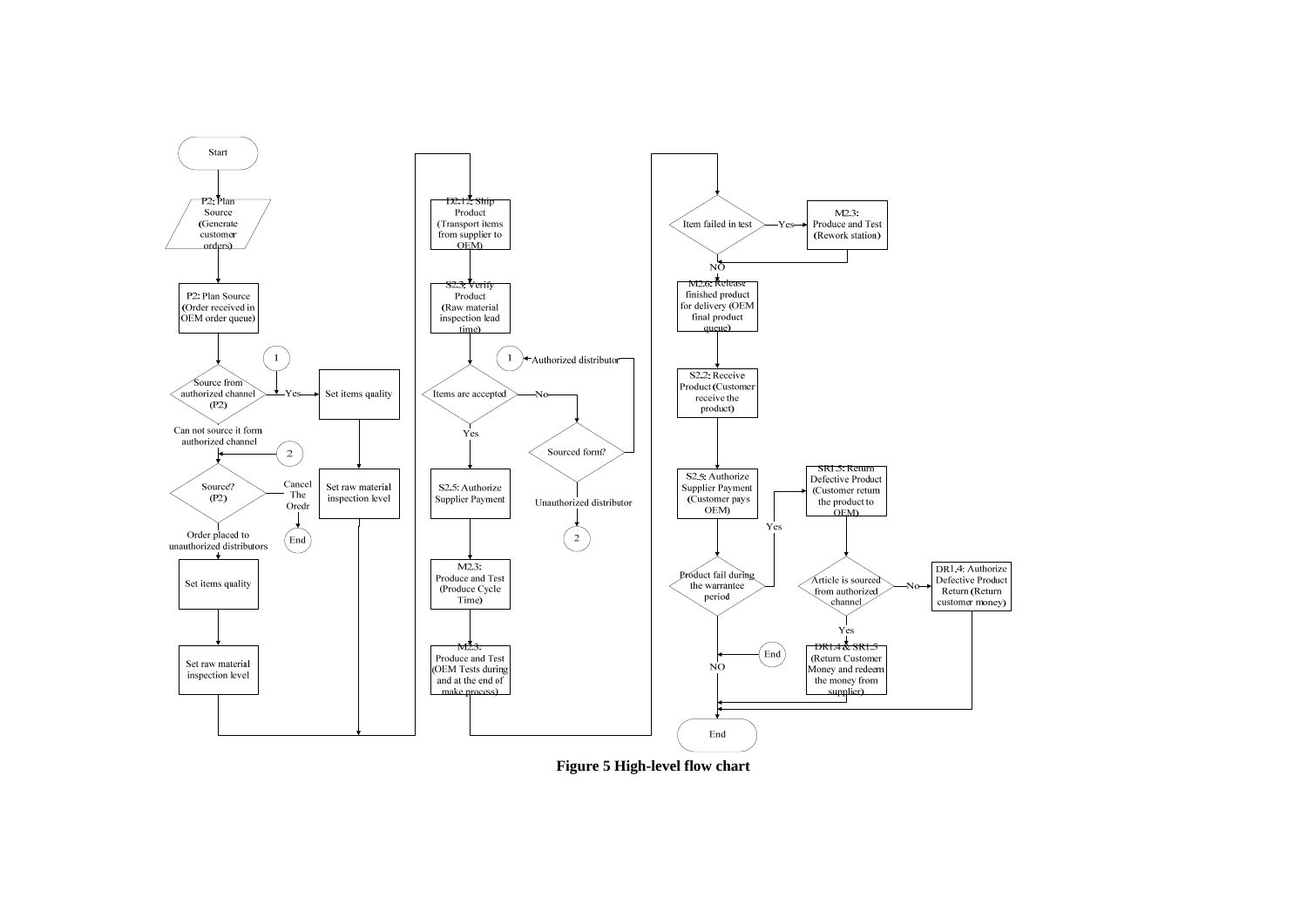the OEM as soon as it receives the product (S2: Customer). If an item fails during their warrantee period, Customer sends it back to OEM (SR1.5: Customer) and redeem its money (DR1.4: OEM). On the other hand, OEM deals with deliver-return products based on their raw material suppliers. If raw material is sourced from authorized distributor, OEM will also redeem the raw material price from the supplier. However, if it is sourced from unauthorized distributors, OEM incurs all the cost individually. It is because genuine manufacturers provide no after-sale service for items sourced from unauthorized supplies. Regarding Perfect order Fulfillment definition (defined in section 7.2.2), orders are perfectly fulfilled providing that they do not fail during the warrantee period. As OEM refunds the full price of products that fails during the warrantee period, OEM only gains profit form orders that are perfectly fulfilled.

#### *7.2.2 Inputs and Performance Measures*

Model inputs are grouped in two categories: constant inputs and variables inputs. Constants inputs are those inputs that stay constant between different simulation experiments. Customer demand and processes cycle times (source lead time, raw material inspection cycle time, production cycle time, test cycle time, rework cycle time) belong to this group. Setting these inputs as contacts, it helps to eliminate the noises.

Variable inputs are those that their values intentionally change form one experiment to another one based on the experiment table. That is, this set is assumed to be the cause factor of the model response factors (performance measures). Probability of sourcing form unauthorized channel, probability of canceling orders, raw material quality and failure rates, unauthorized channel raw material price, and goodwill cost form this group. Model differentiate between items sourced from authorized channel and unauthorized channel through items quality as well as after-sale service availability. Item quality affects the probability of failure during material inspection, make process, and warrantee period. It is worthy to mention that simulation participant can alter the value of any model input, both constant and variable ones, at his/her own preference. It builds a high level of flexibility in the model. The values of constant inputs are assumed through careful consultation with experts. As a comparative study, we are interested in trends and not the absolute values.

The following SCOR level one metrics are used as model performance measures: Perfect Order Fulfillment form Reliability metrics and Order Fulfillment Cycle Time from Responsiveness metrics. In addition, in order to understand the effect of sourcing policies on the OEM financial performance, OEM operating profit margin is measured too. As it is described in chapter 6.2, agility metrics are excluded from the study.

SCOR model<sup>[19]</sup> defines Perfect Order Fulfillment as "the percentage of orders meeting delivery performance with complete and accurate documentation and no delivery damage. Components include all items and quantities on-time using the Customer's definition of on-time, and documentation – packing slips, bills of lading, invoices, etc". Perfect Order Fulfillment, itself, is composed of four distinct level two metrics: Percentage of Orders Delivered in Full, Delivery Performance to Customer Commit Date, Documentation Accuracy, and Perfect Condition. Out of these four metrics, perfect condition extents to warrantee period. That is, an order is considered to be delivered in perfect condition "if all items delivered undamaged, meet specification and has correct configuration (as applicable), faultlessly installed (as applicable) and accepted by the Customer, and not returned for repair or replacement within the warranty period".

Order Fulfillment Cycle Time is "the average actual cycle time consistently achieved to fulfill Customer orders. For each individual order, this cycle time starts from the order receipt and ends with Customer acceptance of the order"[19] [19]. Order Fulfillment Cycle is actually the Cumulative cycle time for all activities that are required to fulfill the order. It reflects the responsiveness of the chain. [19]

Operating profit margin is a measure of profitability that is calculated by dividing operating profit (profit before interest and taxes) to sale revenue. It indicates how will a company is running its entire business form an operational standpoint. That is, by excluding financial costs (interests and taxes), this metric solely indicates operational efficiency of a company [25]. Also, by taking sale revenue, cost, and operating profit into consideration; operating profit margin provides a more accurate picture of company finical performance than measure such as profit or cost. Even though we measure OEM profit and total cost, but we do not use them as performance measures.

### *7.2.3 Model Translation*

There is a range of general and tailored programming languages as well as simulation software for making simulation models. On the other hand, commercial vendors also offer specific supply chain simulators such as IBM Supply Chain Simulator and G2-e-SCOR.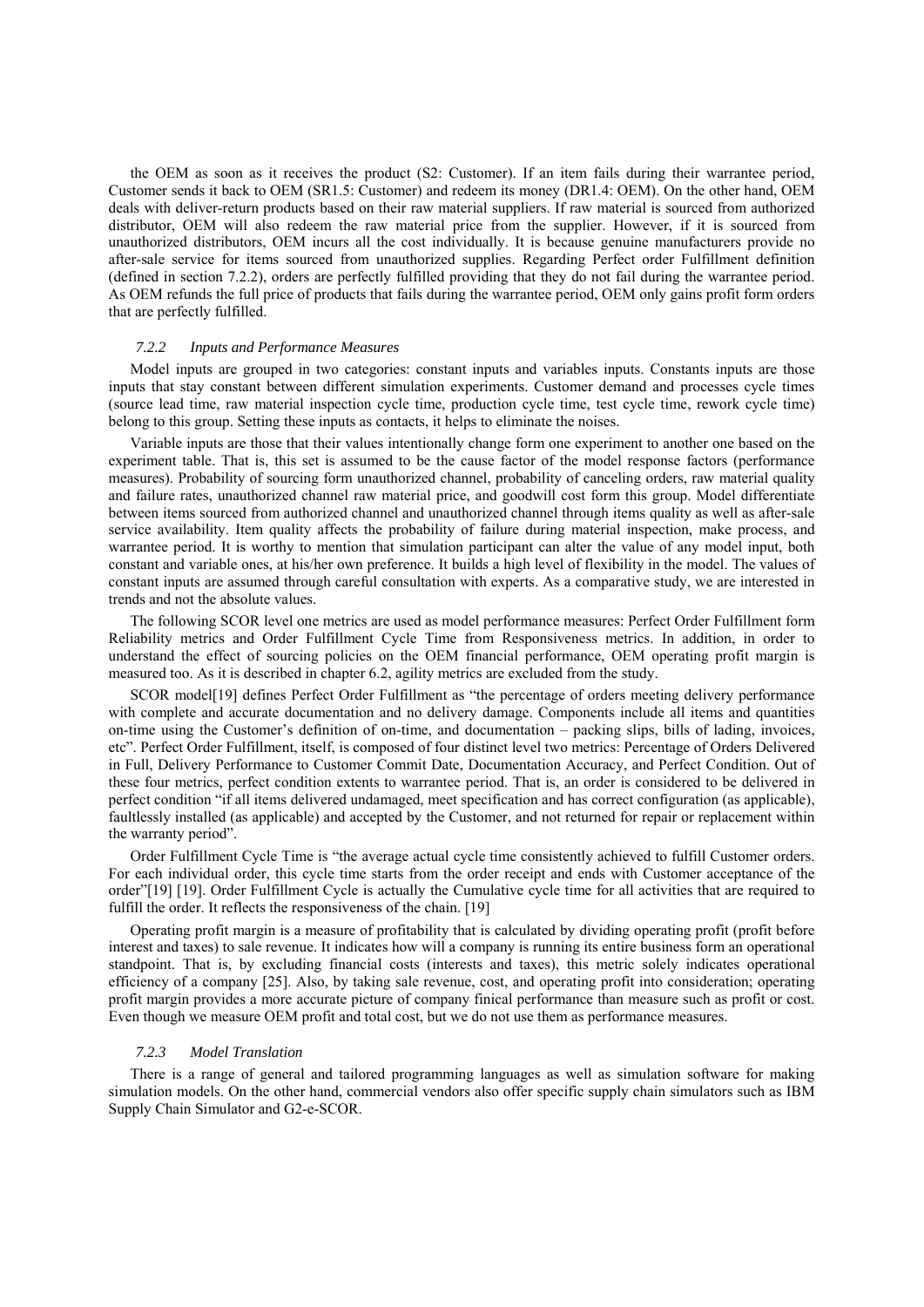ExtendSim, which is originally released in 1987 as extend, represents a family of Multi-purpose simulation software that provide interactive block diagram model building with a user-friendly graphic interface (GUI) as well as programming ability. It is a multi-domain environment, so users can dynamically model continuous, discrete event, discrete rate, agent-based, linear, non-linear, and mixed-mode systems. As ExtendSim supports the programming ability, users are able to develop their own blocks, make their own libraries, or customize the available blocks and environment. It also provides a 2D or 3D environment for visualization.

Our model is developed with ExtendSim OR version 7, which is a member of ExtendSim family. The following ExtendSim OR blocks are used to built the simulation model: Executive, Create, Queue, Information, Set, Get, Select item out, Select item in, Simulation variable, Constant, Random number, Write, Throw item, Catch item, Equitation(I), Activity, Math, Mean and Variance, and Exit. We strongly believe that the functions of these blocks are transferable to any general simulation software. ExtendSim internal database is used for storing and retrieving data.

#### *7.2.4 Verification and Validation*

Verification and validation have a vital importance in molding process [37]. They are prerequisites to credible and reliable use of a model and its results. Verification is defined as the process of determining if a model is consistent with its specification. Validation is the process of determining the degree to which the model is an accurate representation of the real system at the domain of interest [43]. To put it simply, verification is concerned about "Building the model correctly", while validation deals with "Building the correct model" [41].

Our Model is developed based on the Divide-and-Conquer Approach. That is, the final model gradually evolved from a simple model in a series of small steps. At the end of each step and before adding new blocks to the model, model was verified. Divide-and-Conquer Approach made it easy to find the errors and fix the deviations. Eventually, the final model was verified through animation as well as comparing the outputs of the model to their analytically expected values in known scenarios.

V&V cannot prove that a model is correct and accurate for all possible conditions and applications, but, rather, it can provide evidence that a model is sufficiently accurate [43]. Our model is developed based on a generic supply chain, and therefore, it is not meaningful or possible to validate it. However, as the model is a descriptive high level model, it is practical to say that the model is valid in the domain of its assumption and simplifications.

#### *7.3. Experiment Setup*

Experiments were conducted through a fractional two level design of experiment with 5 main parameters  $(2^{5-1}v)$ . Table 3 shows cause factors and their associated minimum and maximum levels.  $2^{5-1}$ <sub>V</sub> DOE results in sixteen different treatments. These treatments are categorized in two different groups. First group represents the situations when OEM is able to source all its required articles from authorized distributor (Su=-1 and  $\dot{C} = -1$ ). Second group represents the situation when OEM is not able or willing to source all its required articles from authorized distributes. In this case, OEM may source the remaining part from unauthorized distributor (Su=1 and C=-1), OEM may reject the orders that cannot be sourced from the OEM as soon as it receives the product (S2: Customer). If an item fails during their warrantee period, Customer sends it back to OEM (SR1.5: Customer) and redeem its money (DR1.4: OEM). On the other hand, OEM deals with deliver-return products based on their raw material suppliers. If raw material is sourced from authorized distributor, OEM will also redeem the raw material price from the supplier. However, if it is sourced from unauthorized distributors, OEM incurs all the cost individually. It is because genuine manufacturers provide no after-sale service for items sourced from unauthorized supplies. Regarding Perfect order Fulfillment definition (defined in section 7.2.2), orders are perfectly fulfilled providing that they do not fail during the warrantee period. As OEM refunds the full price of products that fails during the warrantee period, OEM only gains profit form orders that are perfectly fulfilled.

#### *7.4. Simulation Outcomes and Analysis*

As Figure 6 shows, in comparison with reference point, the factors that have a significant effect on the Perfect Order Fulfillment Cycle Time are Qu, interaction of Su and Qu (Su.Qu), and Su respectively. It shows that regarding this metric, quality of raw material is the highest concern and sourcing volume stands afterward. Su is directly proportional to Perfect Order Fulfillment Cycle time. An increase in Su results in a longer Perfect Order Fulfillment Cycle time. On the other hand, an increase in Qu or Su.Qu leads to a shorter Perfect Order Fulfillment Cycle time. It is worthy to remember that model does not have any capacity limitation. Therefore, cancelling or accepting an order does not have any impact. In addition, sourcing procedure stays identical between authorized and unauthorized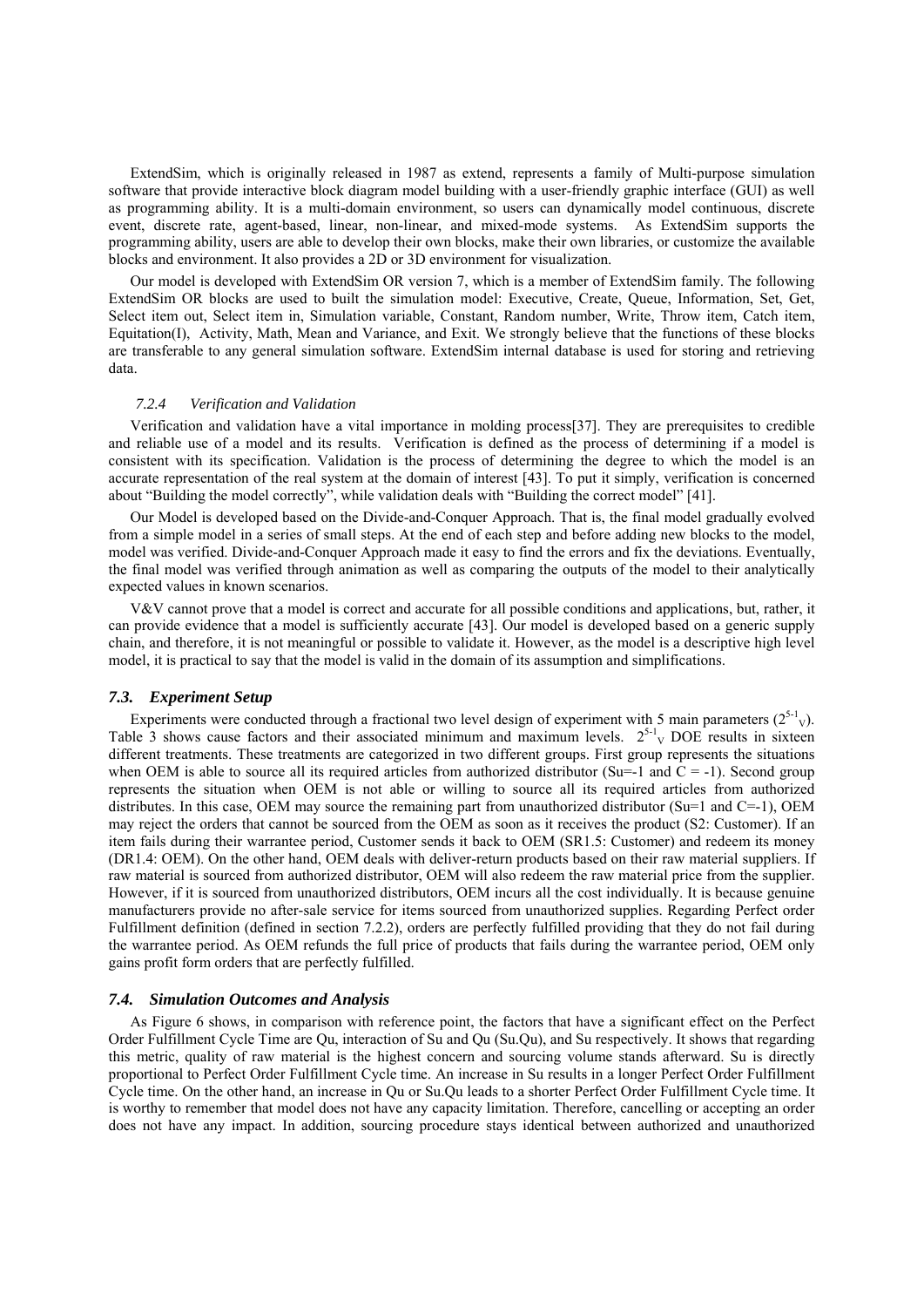distributors. Therefore, effects of different OEM sourcing procedures, distributors' procedures, and transportation are eliminated.

| <b>Table 3 DOE levels</b>                                                                                        |        |            |               |  |  |  |  |
|------------------------------------------------------------------------------------------------------------------|--------|------------|---------------|--|--|--|--|
| <b>Factor Name</b>                                                                                               | Symbol | $-1$ (Min) | $1$ (Max)     |  |  |  |  |
| Percentage of orders sourced from unauthorized distributor                                                       | Su     | $\theta$   | 50% of orders |  |  |  |  |
| Percentage of orders received but cancelled                                                                      | C      | $\theta$   | 25% of orders |  |  |  |  |
| Unauthorized distributor raw material quality (Qa stands for<br>authorized distributor raw material quality)     | Qu     | 0.30Oa     | Qa            |  |  |  |  |
| Acquisition cost – Unauthorized distributor<br>(Ca strands for authorized distributor acquisition price)         | Cu     | 0.25Ca     | Ca            |  |  |  |  |
| Goodwill Cost<br>(P stands for OEM profit when OEM entirely source form<br>authorized distributer; Su=-1 & C=-1) | Cg     | 0\$        | .33P          |  |  |  |  |

Figure 7 illustrates effects of Qu and Su on Perfect Order Fulfillment Cycle time. Point (1) refers to reference point (all items are sourced from authorized distributor). If the quality of items coming from unauthorized distributor is as high as authorized distributors  $(Qu=1)$ , then sourcing from unauthorized distributor almost has a negligible negative effect on Perfect Order Fulfillment Cycle time. However, if the quality of items coming from unauthorized distributor is lower than authorized distributors  $(-1\leq v/2)$ , then sourcing form unauthorized distributer increases Perfect Order Fulfillment Cycle time. The magnitude of this increase depends on the sourcing volume and the quality of items coming from unauthorized distributor. In the worst case ( $Qu=-1$  and  $Su=1$ ), it results in 57 percent increase. In a more moderate case (Qu=-1 and Su=0), it result in 35 percent increase.



 If we calculate Perfect Order Fulfillment based on the committed orders, the most important factors that have an effect in comparison with reference point are Qu, Su, and the interaction of Su and Qu (Su.Qu). As Figure 8 shows, the extent of their impact is almost same. Qu and Su.Qu are directly proportional to Perfect Order Fulfillment. An increase in Qu or Su.Qu leads to a higher Perfect Order Fulfillment. On the other hand, an increase in Su results in a lower Perfect Order Fulfillment.

Figure 9 illustrates effects of Qu,Su.Qu, and Su on Perfect Order Fulfillment. Point (1) refers to reference point (all items are sourced from authorized distributor). If the quality of items coming from unauthorized distributor is as high as authorized distributors (Qu=1), then sourcing from unauthorized distributor has almost no effect on Perfect Order Fulfillment. However, if the quality of items coming from unauthorized distributor is lower than authorized distributors  $(-1 < = Qu < 1)$ , then sourcing form unauthorized distributer has a negative effect on Perfect Order Fulfillment. The magnitude of this effect depends on the sourcing volume and the quality of items coming from unauthorized distributor. In the worst case ( $Qu=1$  and  $Su=1$ ), it results in 33 percent decrease. In a more moderate case (Qu=-1 and Su=0), it result in 17 percent decrease.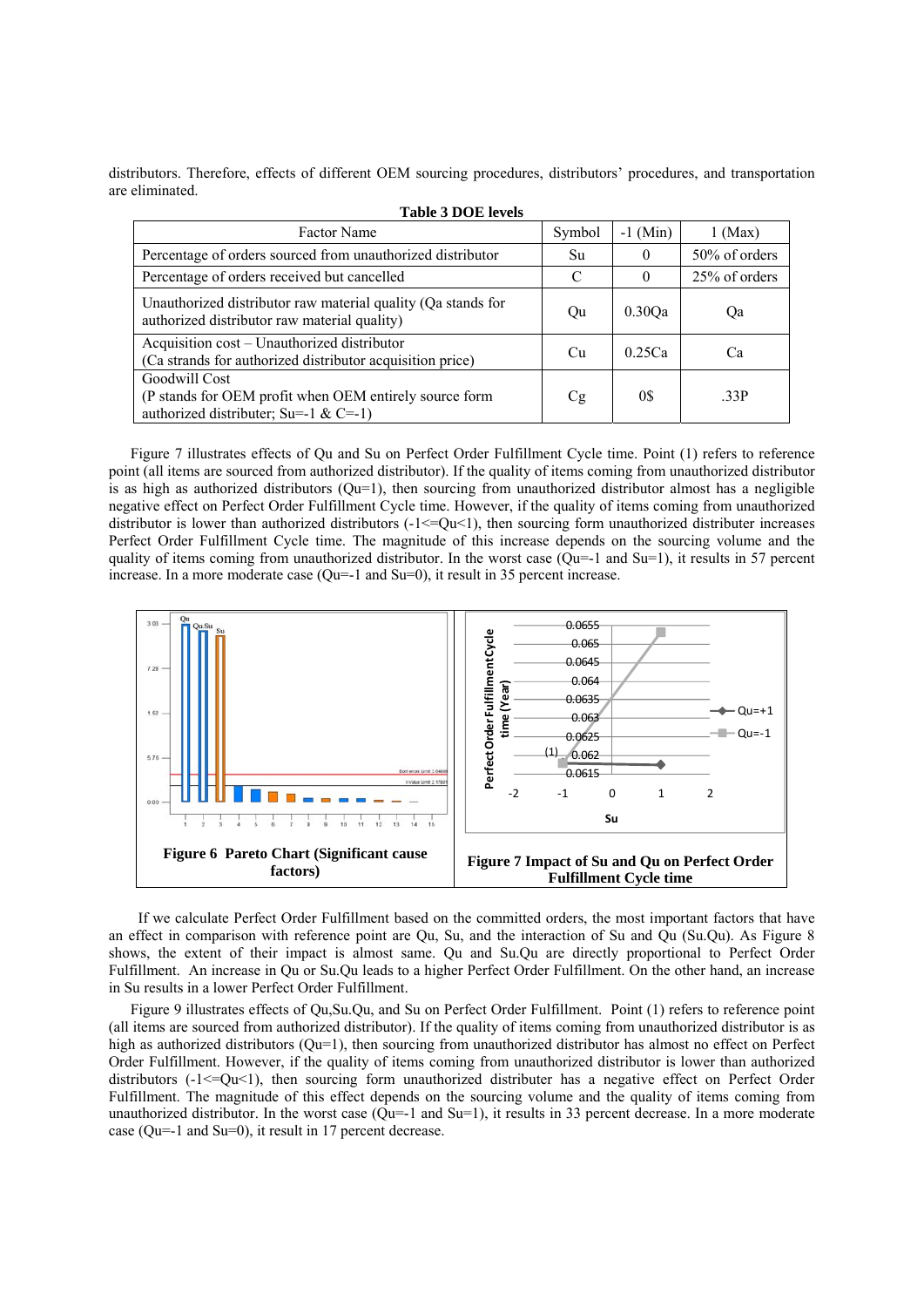

If we calculate Perfect Order Fulfillment based on the received orders, the most important factors that have an effect in comparison with reference point are C, Su, interaction of Su and Qu (Figure 10). Su, Qu, and their interaction almost have the same impact extent; however, the impact of C is almost two times greater. It is because cancelling the orders immediately decreases the Perfect Order Fulfillment; however, sourcing form unauthorized channeling may result in a lower Perfect Order Fulfillment only providing that product fails. Qu and Su.Qu are directly proportional to Perfect Order Fulfillment. An increase in Qu or Su.Qu leads to a higher Perfect Order Fulfillment. On the other hand, the higher the Su or C, the lower the Perfect Order Fulfillment.



Figure 11 illustrates effects of C, Qu and Su on Perfect Order Fulfillment (calculated based on the received orders). Point (1) refers to reference point (all items are sourced from authorized distributor). Cancelling the orders has a negative impact on perfect order fulfillment as big as cancellation size. On the other words, as much as OEM cancels the orders, Perfect Order Fulfillment declines. In the worst case (C=1), perfect order fulfillment decrease for 25 percent. In a more moderate case (C=0), perfect order fulfillment decrease for 12.5 percent. Regardless of percentage of cancellation, If the quality of items coming from unauthorized distributor is as high as authorized distributors (Qu=1), then sourcing from unauthorized distributor has a negligible effect on Perfect Order Fulfillment. However, if the quality of items coming from unauthorized distributor is lower than authorized distributors (-  $1 \leq Qu \leq 1$ , then sourcing form unauthorized distributer has a negative effect on Perfect Order Fulfillment. The magnitude of this effect depends on the sourcing volume and the quality of items coming from unauthorized distributor. In the worst case ( $Qu=1$  and  $Su=1$ ), it results in 33 percent decrease. In a more moderate case ( $C=-1$ ,  $Qu=-1$  and  $Su=0$ ), it result in 13 percent decrease. It is interesting that the effect of fifty percent sourcing from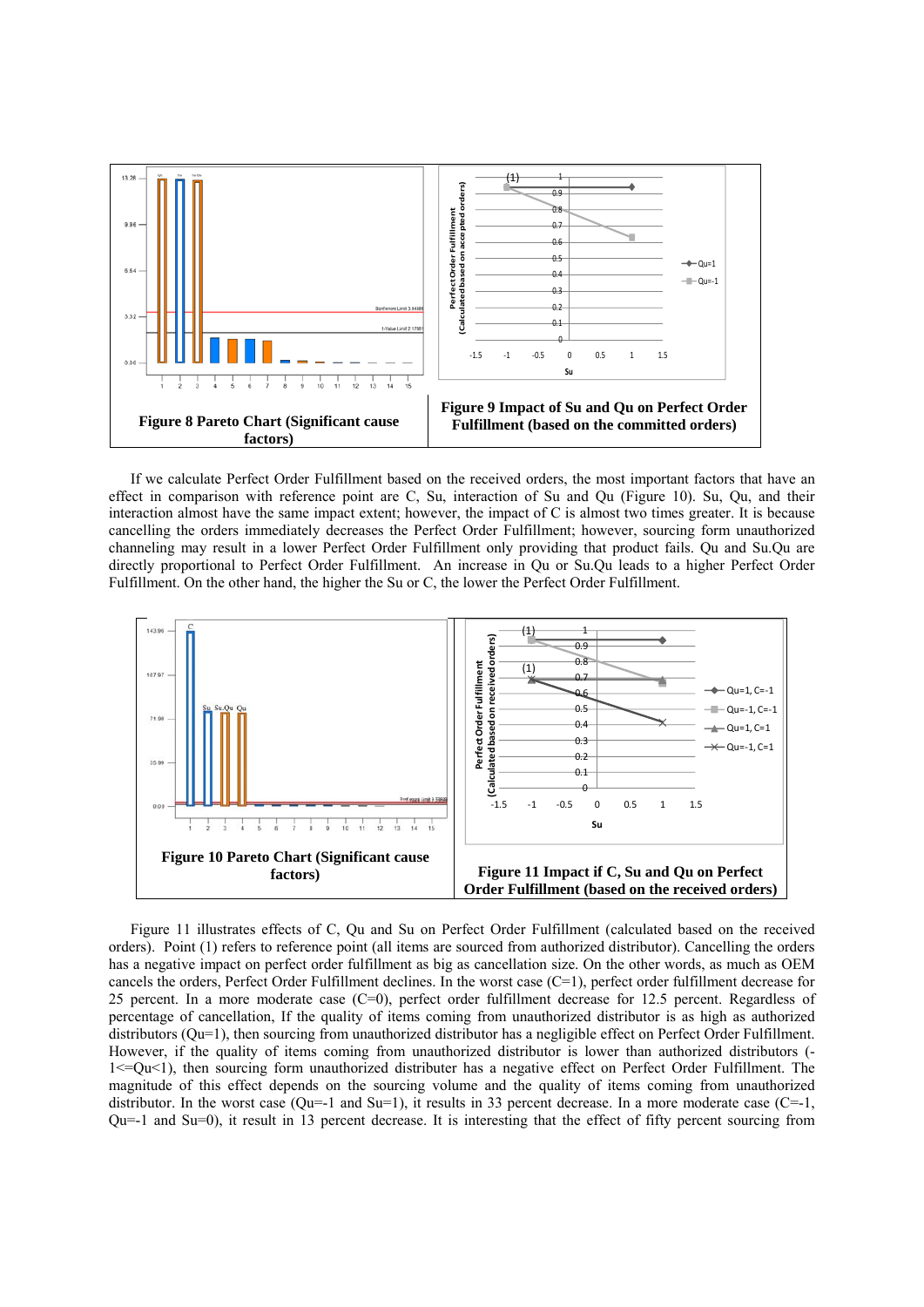unauthorized distributor at its lowest quality( $C=-1$ ,  $Qu=-1$ ,  $Su=1$ ) is almost same with the effect of cancelling twenty five percent of orders (C=1 and Su=-1). Solely regarding this metric, sourcing form unauthorized distributors seems to be a better option to OEM rather than cancelling customer orders.

As Figure 12 represent, in comparison with reference point, the most important factors that have a significant effect on OEM operating profit margin are Qu, Su.Qu, Su, Su.Cu, and Cu respectively. Here again quality of Items coming from unauthorized distributor has the highest impact. Surprisingly, unauthorized distributor price has the lowest impact (more than two times smaller than Qu). It means that in long run (our simulation model time horizon is one year), even solely regarding OEM financial performance, raw material quality is a more conclusive factor. When authorized distributor quality is higher than unauthorized distributor quality, regarding this metric, it is a wiser decision to source form authorized ones even at a higher price. Qu and Su.Qu are directly proportional to operating profit margin. An increase in Qu or Su.Qu leads to a higher net profit margin. On the other hand, an increase in Su, Cu, or Su.Cu results in a lower operating profit margin.



Figure 13 illustrates effects of Qu, Su, Ou, Su, Su, Cu, and Cu on OEM operating profit margin. Point (1) refers to reference point (all items are sourced from authorized distributor). If the price of unauthorized distributor is as high as authorize one, then sourcing form it will never improve the operating profit margin in comparison with sourcing form authorized ones. Even in the best case, when the quality is also as high as authorized one, sourcing form unauthorized ones slightly decrease the operating profit margin. However, when price of unauthorized distributor is lower than authorized ones, the situation differs. In this case, the combination of quality (Qu), price (Cu), and percentage of items sourced from unauthorized channel determine the impact. At the best case, when  $(Qu=1, Cu=1, Q)$ and Su=1), operating profit margin is improved by 17 percent. However, when quality of items coming from unauthorized distributor drops, this improving effect fades. After passing a quality threshold, even at the lowest price (Cu=-1), sourcing form unauthorized distributor will decrease operating profit margin. In case of our model, this threshold is equal to about  $Qu=0.3$  ( $Qu=0.3$  means that the quality of items coming from unauthorized channel is 75 percent of quality of items coming from authorized channel).At the worst quality and best price (Cu=-1, Qu=- 1, and Su=1), sourcing from unauthorized channel decreases operating profit margin by forty six percent in comparison to reference point. This lose is almost three time bigger than the gain of best case (17pecent improve) and it just happens because of quality. At the worst quality and worst price (Cu=1, Qu=-1, Su=1), sourcing from unauthorized channel decreases operating profit margin by 118percent in comparison to reference point.

As mentioned before, quality of raw material has a stronger impact on the operating profit margin rather than price of raw material. In case of (Su=1 : OEM source fifty percent of the required raw material from unauthorized distributor), going form highest price to lowest price (Cu=1 to Cu=-1) changes the Operating profit margin by about 22 percent. However, at the same acquisition size, going form highest quality to lowest quality changes operating profit margin by about 70percent or 100percent. Therefore, benefit of a low price can be cancelled out by a low quality.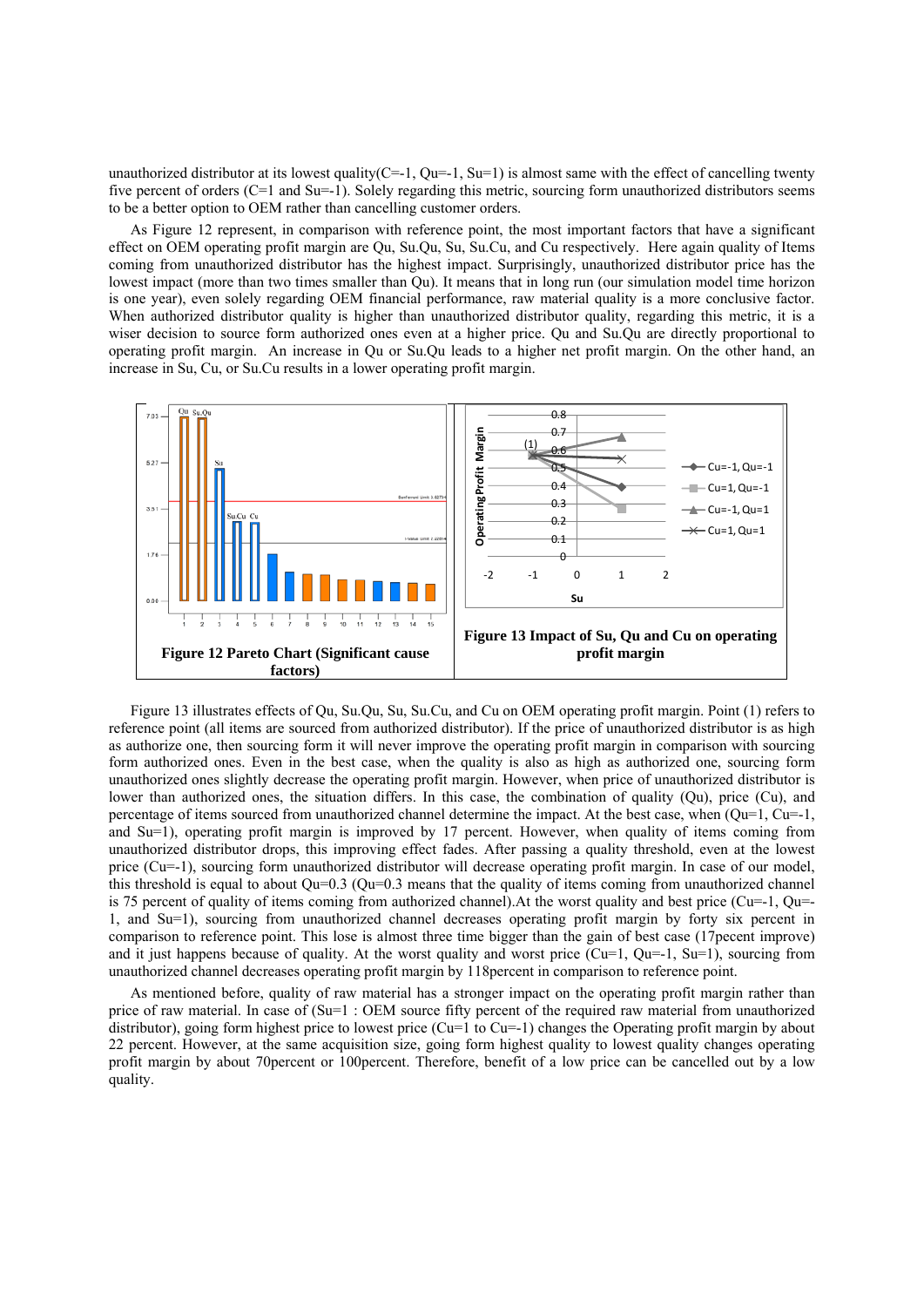#### *7.5. Quantitative phase conclusion*

When OEM source form unauthorized channel, among the considered factors in this study, quality of raw material is the most important concern. Sourcing volume and raw material price stand afterward. Regarding the Perfect Order Fulfillment ,calculated based on the received orders, negative impact of cancellation is greater than negative impact of sourcing form unauthorized channel (almost two times). It roughly implies that, just regarding this metric, sourcing from unauthorized channel is a more favorable decision rather than cancelation. The exact impact emerges from the cancellation size as well as quality and the number of item sourced from unauthorized distributor. Regarding the study reference point, sourcing form unauthorized distributor always has a negative impact on Perfect Order fulfillment cycle time and perfect Ordered fulfillment. Extent of this impact is determined by raw material quality, sourcing volume, and their interaction. For instance, this impact is negligible in some cases. Regarding operating profit margin, quality, sourcing size, and price determine the impact. Comparing to other significant factors, price has the lowest influence and after passing a quality threshold, even at the lowest price, sourcing from unauthorized distributor decrease the operating profit margin.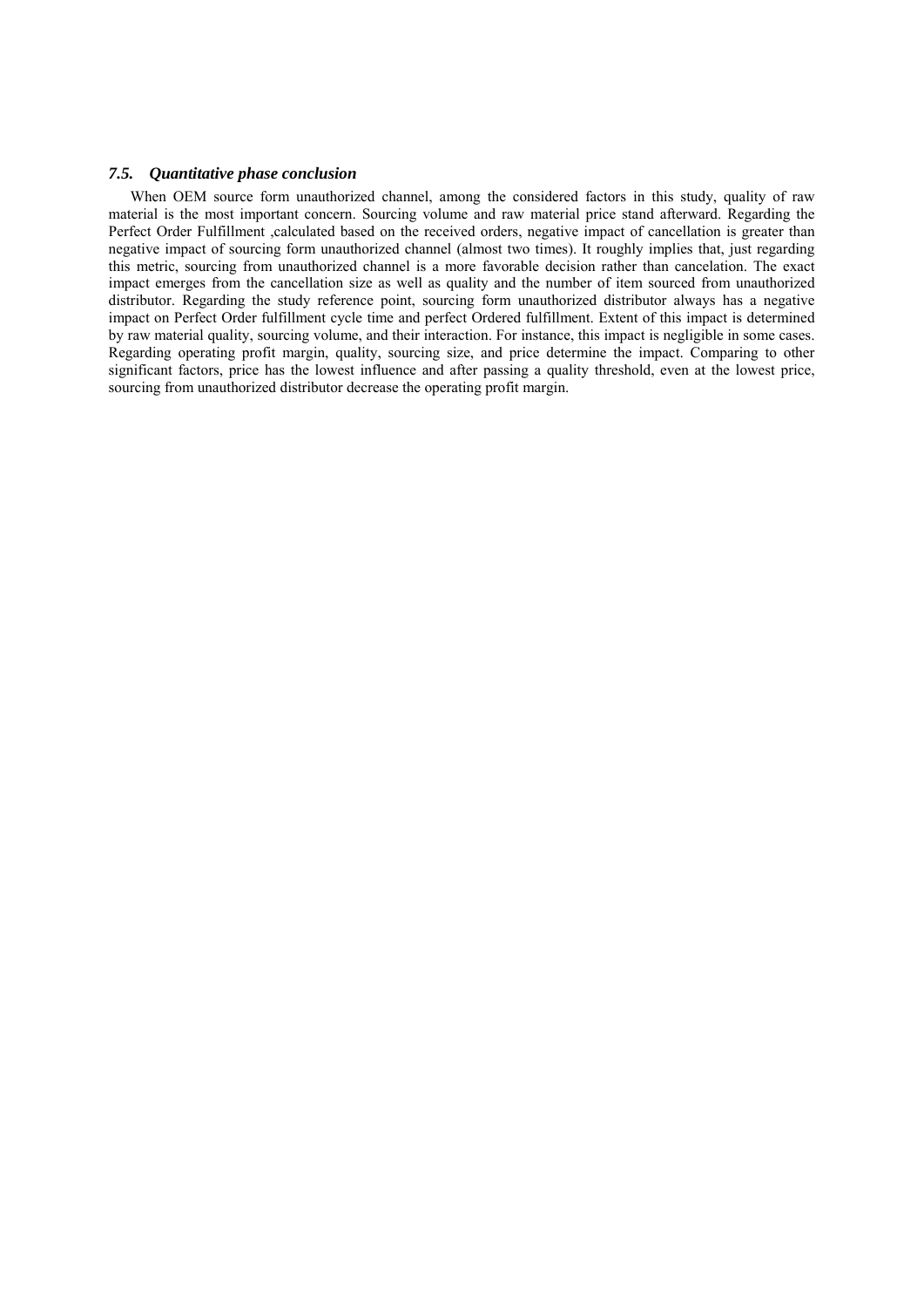# **8 Overall Conclusion**

Whenever OEM is not able or willing to source form authorized channel, its options narrow down to the following alternatives: waiting until the item become available in authorized channel (backlogging the orders), sourcing from unauthorized channel, or cancelling customer orders. In some cases, sourcing form unauthorized channels is inevitable. As the qualitative phase showed, there is a trade-off involved in sourcing from unauthorized channels. While it may help to enhance some metrics, it may degrade some others. The correct decision needs to be made based on the each business particular circumstance. Regarding our simulation model and supply chain metrics, sourcing from unauthorized channel never results in a higher performance rather than sourcing from authorized channel. Regarding the financial performance, represented through operating profit margin, the improvement may happen in rare cases and its magnitude is not significant.

As the quantitative study showed, whenever OEMs source from unauthorized channel, quality of raw material should mostly be the highest concern of OEMs. Therefore, whenever they face the unauthorized channels, they should employ proper risk mitigation methods to reduce the risk of acquiring counterfeits or low quality articles. A low price alone does not imply that sourcing form unauthorized channel is profitable. Indeed, raw material price and sourcing size showed to be less influential on the studied metrics.

Besides mitigating the risk of low quality items and counterfeits along with enjoying from genuine manufacturer warrantee, franchise agreements typically contains a number of provisions that protect the customers by ensuring product integrity and traceability. Proper handling, storage and shipping procedures, failure analysis and corrective action support, certificates of conformance, acquisition traceability, and other value-added services are among the benefits that a franchised distributor provides for its Customers. Unauthorized distributors, at least as they do not have such an agreement with the manufacturers, have limited means to offer the mentioned benefits [9].

The quantitative phase of this study was based on a generic supply chain and a two level design of experiment. While this is a proper setting to screen out insignificant factors and to understand the general behavior of parameters, it is not an adequate model to quantify the interactions. A more elaborated model and some case studies are required in this regard. Formulating the interactions between parameters, valuating the quality threshold, and a wider clarification of financial impacts of sourcing decisions could be the next step of this study.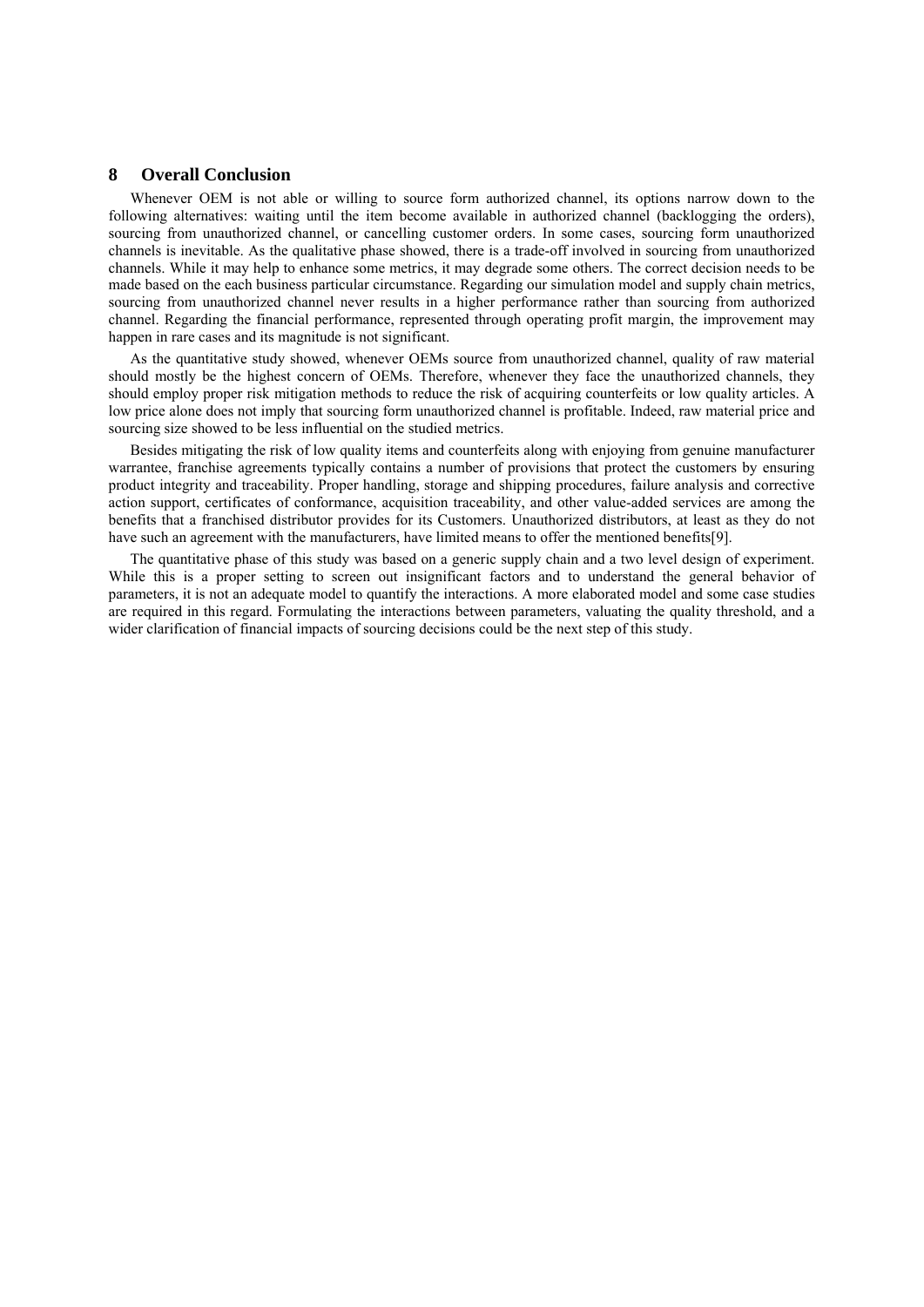# **9 Reference**

- [1] Anna Nagurney, "Supply Chain Network Economics: Dynamics of Prices, Flows, and Profits", Edward Elgar Publishing, University of Massachusetts, Amherst, US, 2006
- [2] G. Tomas M, David J. Ketchen, Jr. Lowder, Garry L. Adams, Jeannette A. Mena, "Supply Chain Orientation and Balanced Scorecard Performance", Journal of Managerial Issues, Number 4, 2008
- [3] Manish Govil, Jean-Marie Proth, "Supply Chain Design and Management: Strategic and Tactical Perspectives", Academic Press, 2001
- [4] John D. Sterman, "Business Dynamics: Systems Thinking and Modeling for a Complex World", Irwin/McGraw-Hill, 2000
- [5] David Simchi-Levi, Philip Kaminsky, Edith Simchi-Levi "Designing and Managing the Supply Chain: Concepts, Strategies, and Case Studies – International Edition", McGraw-Hill, New York, NY, USA, 2008
- [6] A.E. Ellinger, "Improving Marketing/Logistics Cross Functional Collaboration In The Supply Chain", Industrial Marketing Management, 2000
- [7] M.J. Meixell, V.B. Gargeya, "Global Supply Chain Design: A Literature Review And Critique", Transportation Research, Part E: Logistics and Transportation Review, V.B. 2005
- [8] Hema Vithlani, "The Economic Impact of Counterfeiting", Organization for Economic Co-operation and Development (OECD), 1998
- [9] Henry Livingston, "Avoiding Counterfeit Electronic Components", IEEE Transactions on Components and Packaging Technologies, 2007
- [10] J. Stradley, D. Karraker, "The Electronic Part Supply Chain and Risks of Counterfeit Parts in Defense Applications", IEEE Transactions on Components and Packaging Technologies, 2006
- [11] Kersi D. Antia, Mark Bergen, Shantanu Dutta, "Competing with Gray Markets", MIT Sloan Management Review, 2004
- [12] James Carbone, "Audit Your Independent Distributor", Purchasing, 2008
- [13] CALCE Electronic Products and Systems Center, Department of Mechanical Engineering, University of Maryland, "Electronic part Obsolescence", CALCE Electronic Products and Systems Center, Department of Mechanical Engineering, University of Maryland. URL at: http://www.enme.umd.edu/ESCML/obsolescence.htm#Obs1
- [14] International AntiCounterfeiting Coalition, "About Counterfeiting", International AntiCounterfeiting Coalition, 2009, URL at: http://www.iacc.org/counterfeiting/counterfeiting.php
- [15] Webster Dictionary, Retrieved Jun 24, 2009 from webster-dictionary.net, URL at: http://www.websterdictionary.net/definition/Counterfeit
- [16] World Trade Organization (WTO), "Agreement on Trade-Related Aspects of Intellectual Property Rights (TRIPS Agreement) - Annex 1c of The Marrakesh Agreement", World Trade Organization, 1994, URL at: http://www.wto.org/english/docs\_e/legal\_e/27-trips\_01\_e.htm
- [17] Thorsten Staake, Frederic Thiesse, Elgar Fleisch, "The Emergence of Counterfeit Trade: A Literature Review", European Journal of Marketing, 2009
- [18] Sam Bastia, "Next Generation Technologies to Combat Counterfeiting of Electronic Components", IEEE Transactions On Components and Packaging Technologies, 2002
- [19] Supply-Chain Council, "Supply Chain Operations Reference Model (SCOR model)", Supply Chain Council, Version 9, 2009
- [20] D. Lague, "Next Step in Pirating: Faking a Company," International Herald Tribune, 2006
- [21] Andy Neely, Mike Gregory, Ken Platts, "Performance Measurement System Design: A Literature Review and Research Agenda Performance Measurement", International Journal of Operations & Production Management, 2005
- [22] The American Heritage Dictionary of the English Language, Fourth Edition. Retrieved April 24, 2009, from Dictionary.com website: http://dictionary.reference.com/browse/effectiveness
- [23] Stan Brignall, Joan Ballantine, "Performance Measurement in Service Businesses Revisited", International Journal of Service Industry Management, 1996